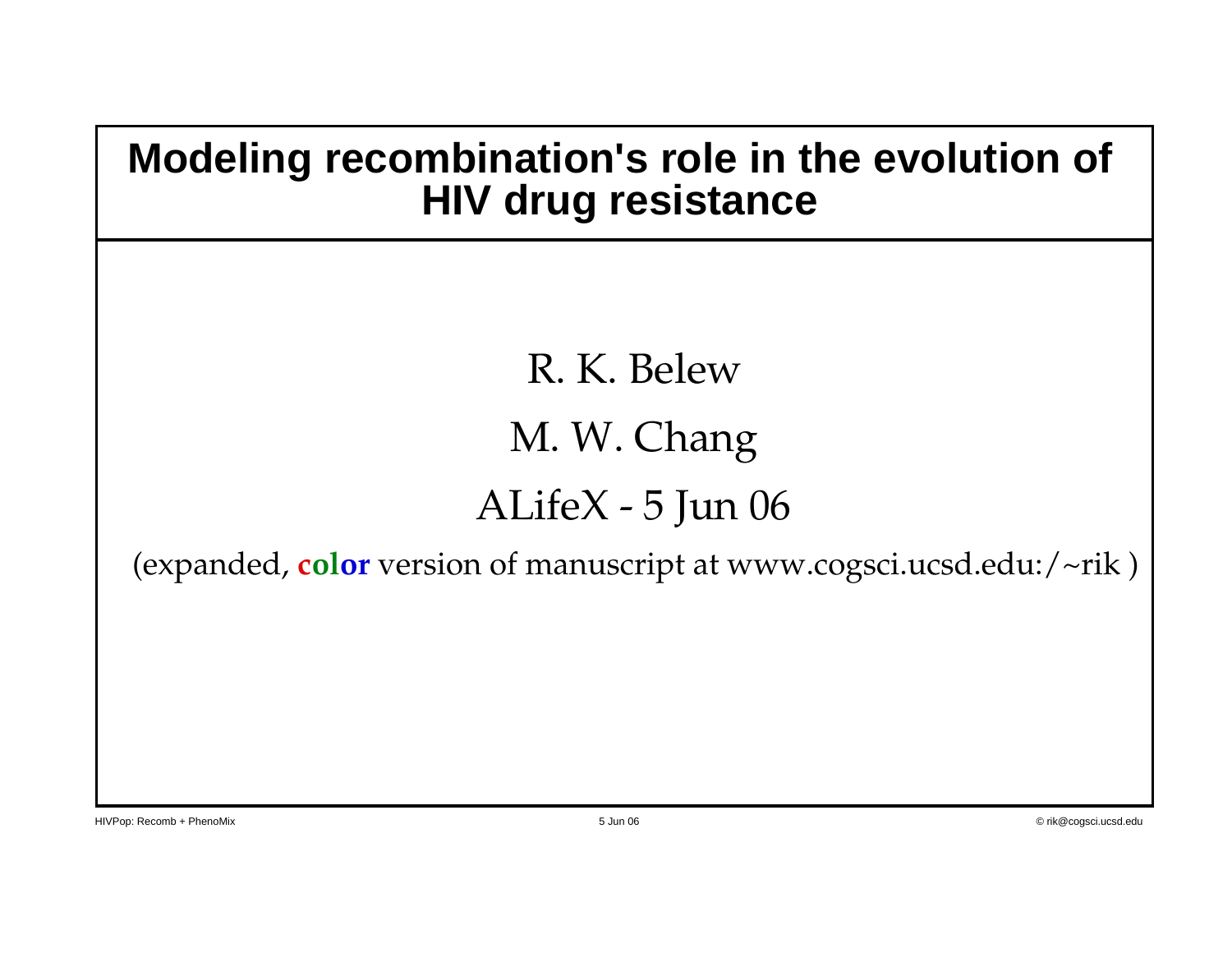#### **Preview**

- Background / context
- Recombination in HIV
- hivPop: discrete-event simulation tool
- Results
- Work to do!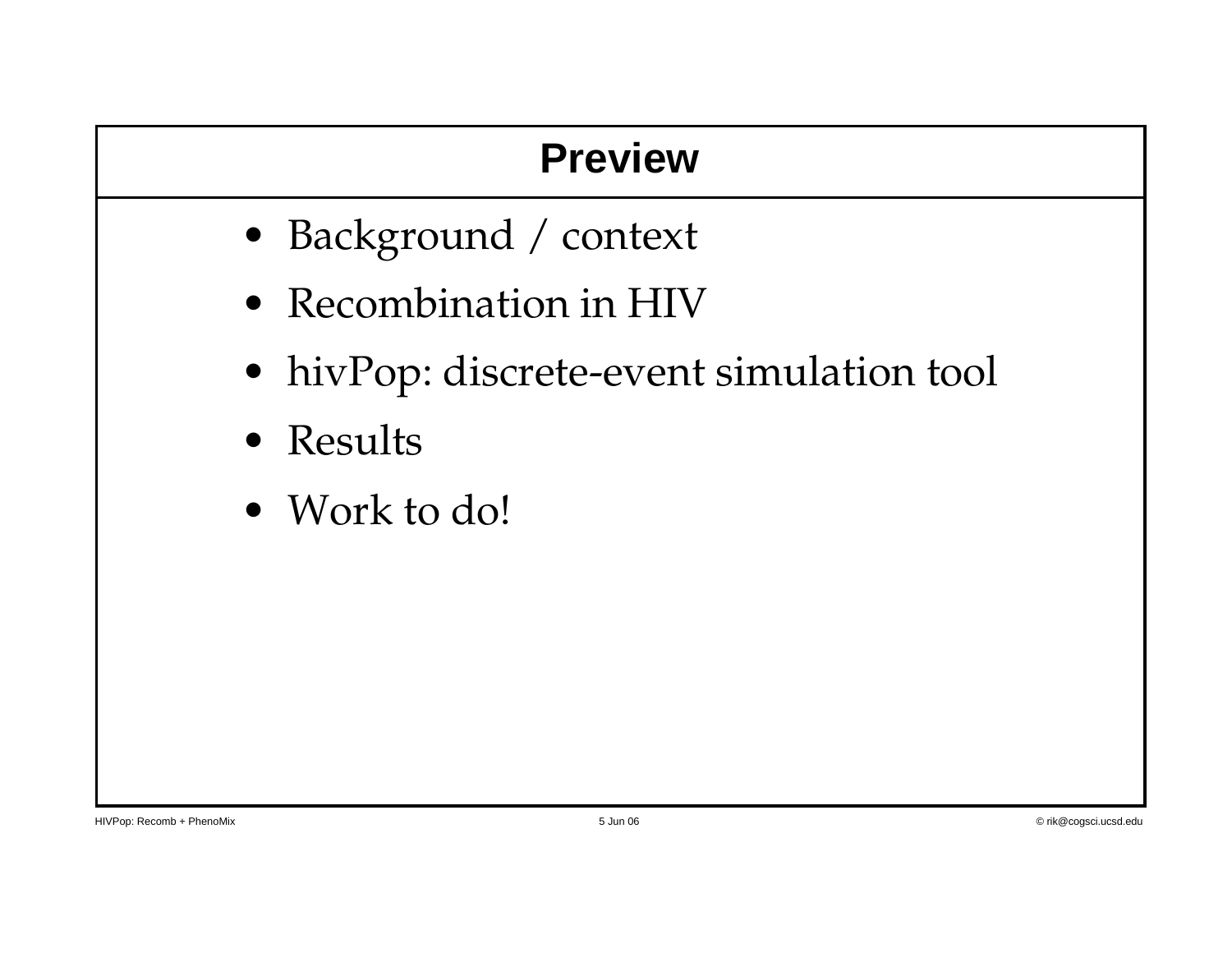

- Engineering view: Hybridized global optimzation
- Biological view: genotype / phenotype
- Competitive Co-evolution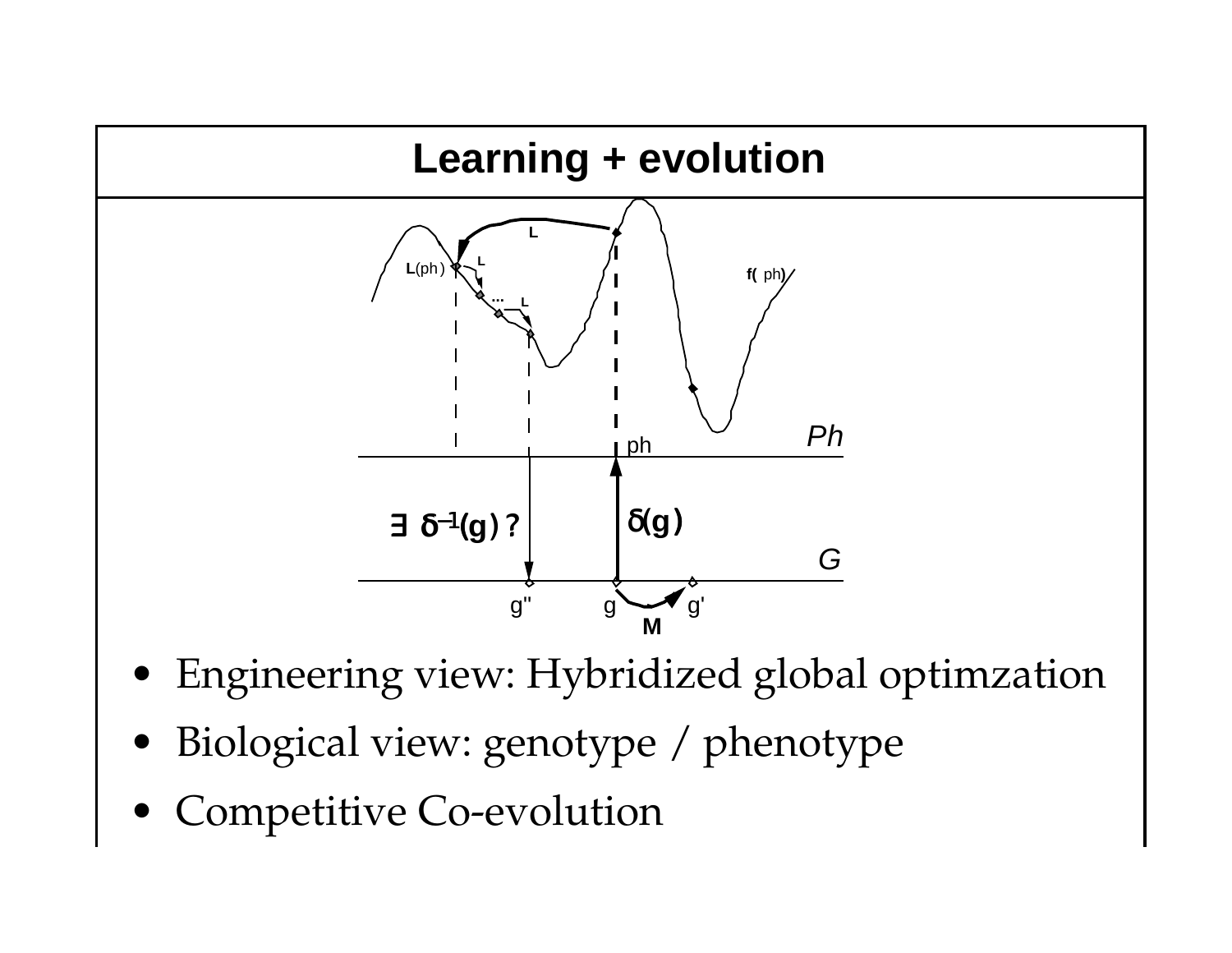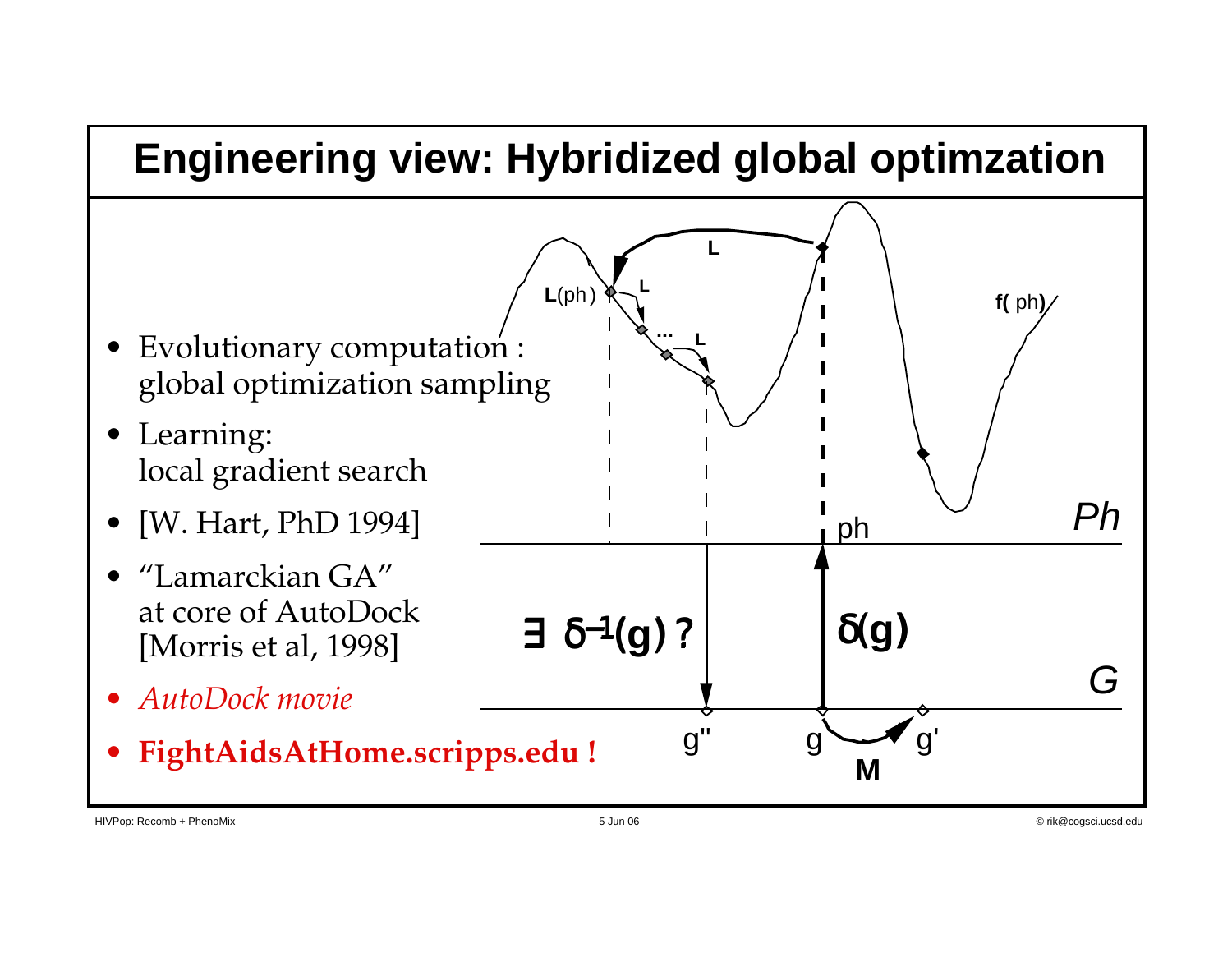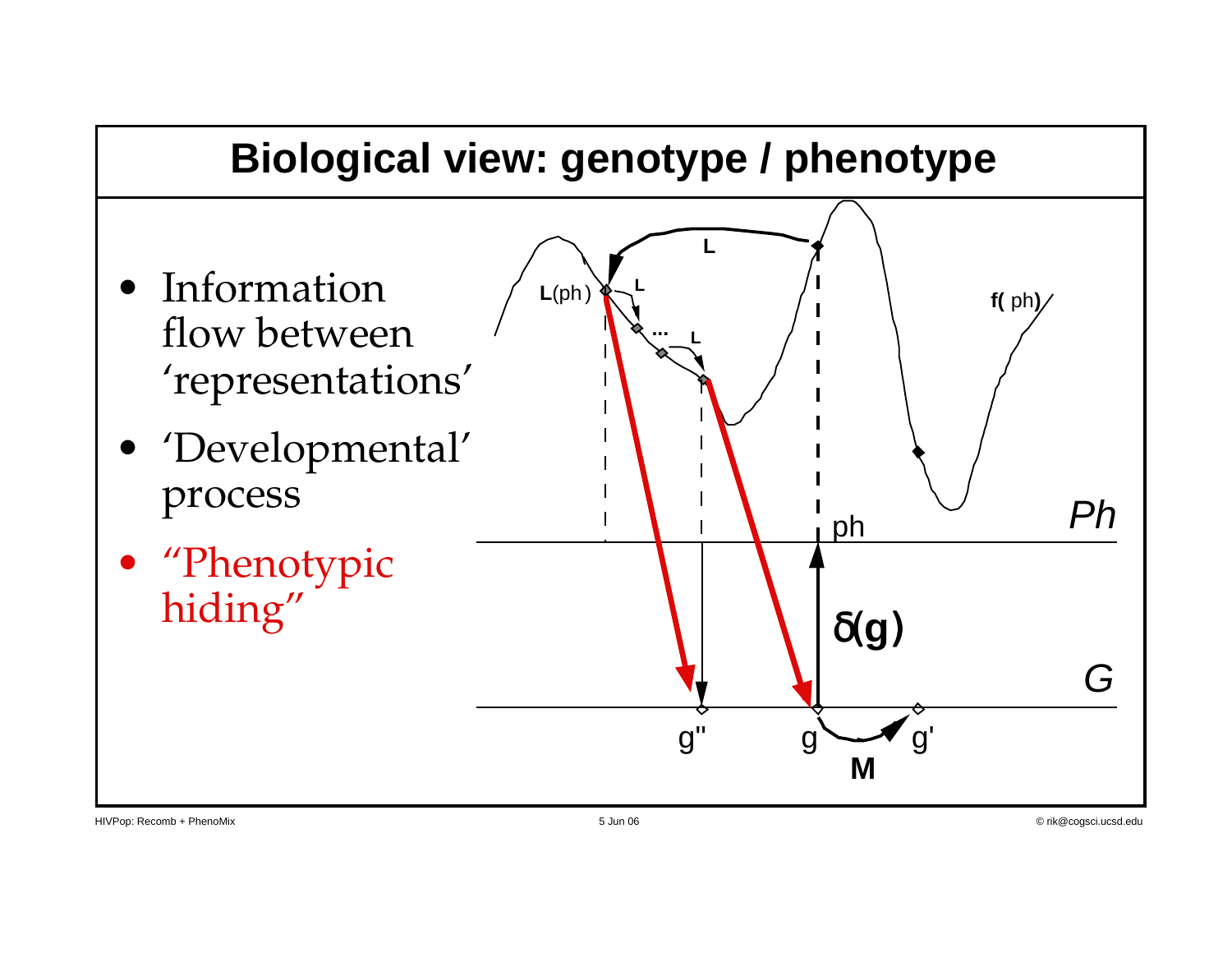# **Competitive Co-evolution**

- [C. Rosin, PhD 1997]
- Use genetic algorithm to evolve solutions to a problem
- Simultaneously evolve a separate population of test cases
- Fitness of an individual in one population measured via competition with individuals from the other Solutions Test cases
- Let's play a game: HIV vs. drugs!

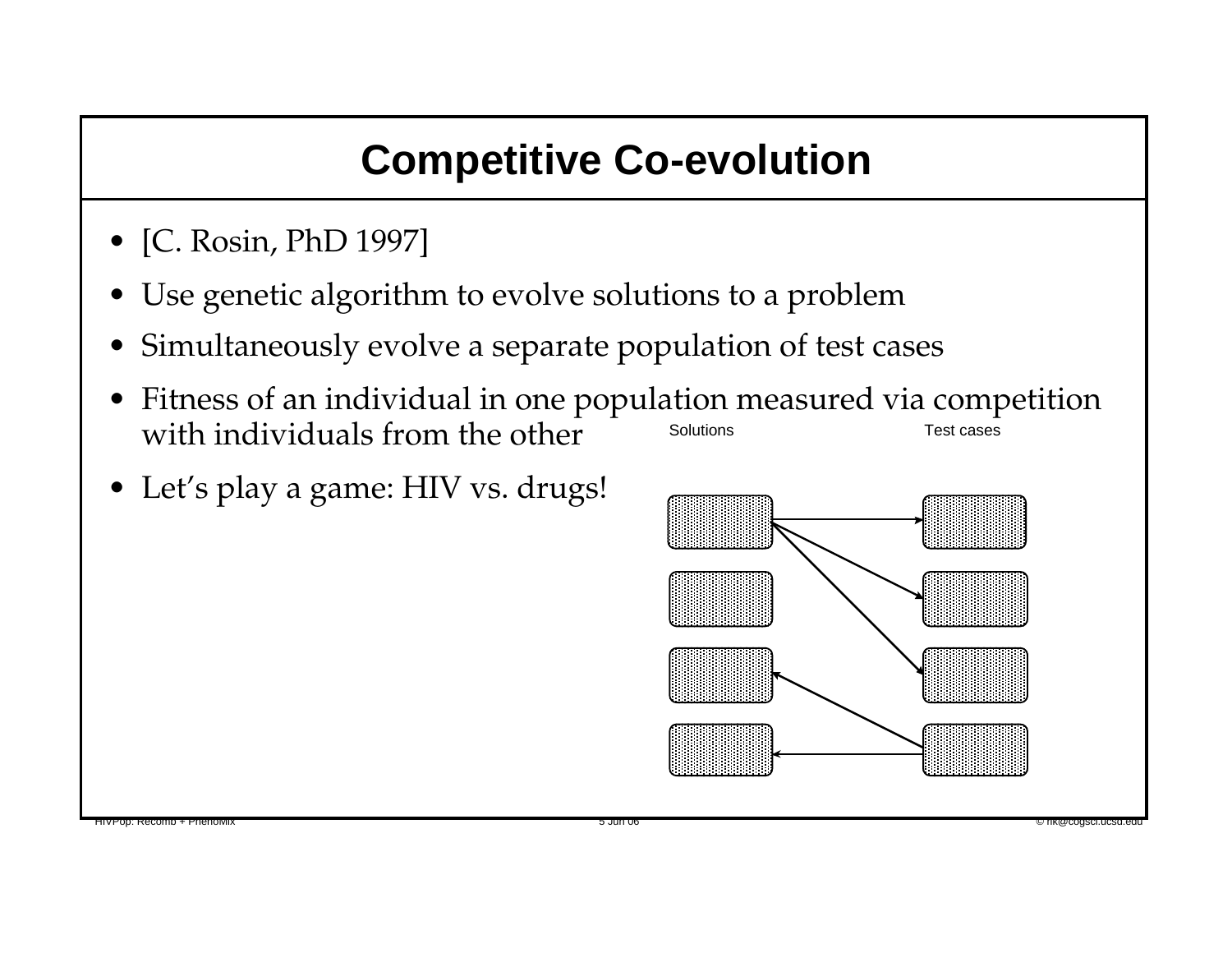#### **Let's play a game: HIV vs. drugs!**

- AutoDock estimates of energies for fitness
- Against evolving HIV
- Found robust inhibitor: good against wildtype but also wrt/ wide range of mutants
- [Rosin et al, PNAS99, JMB99]

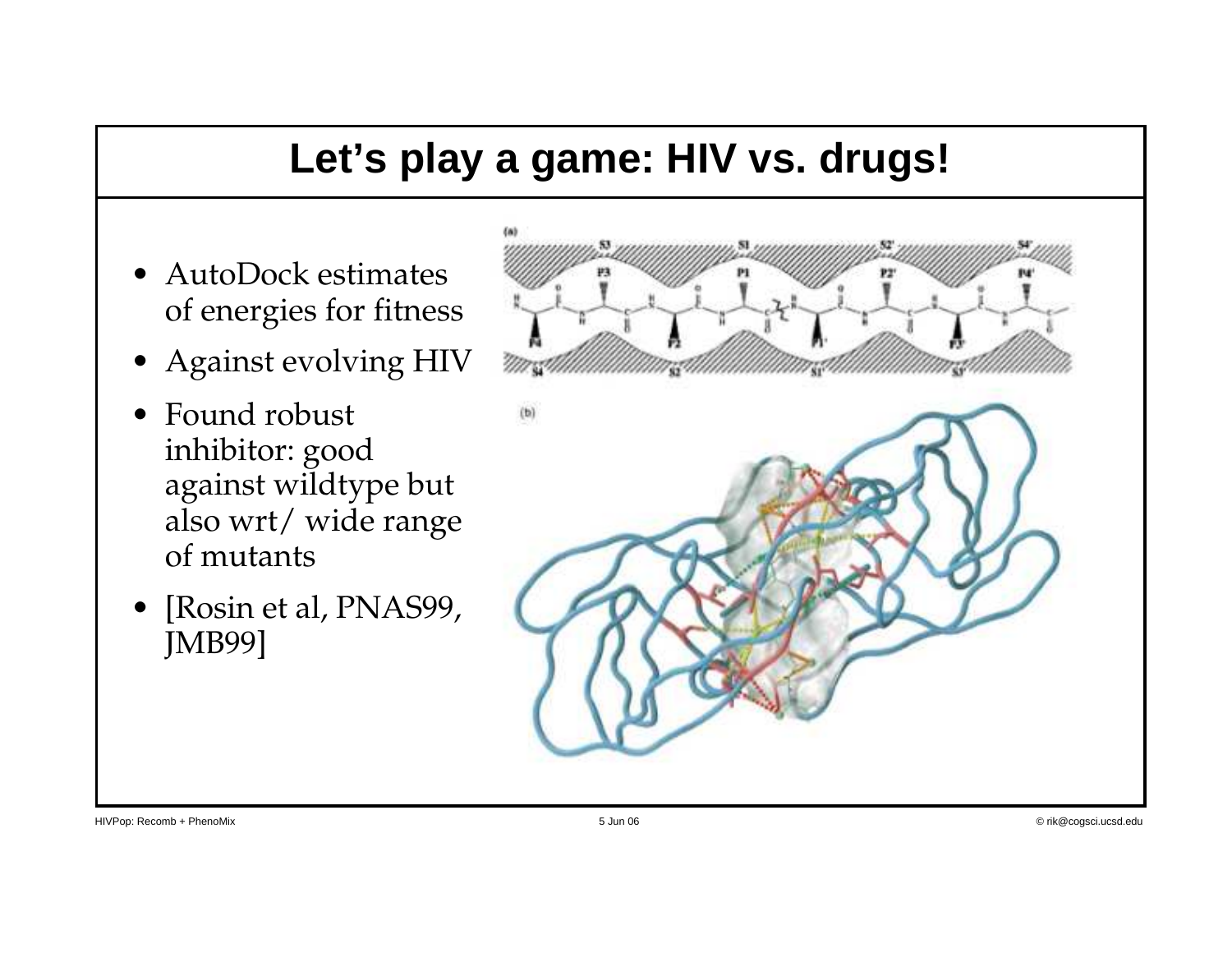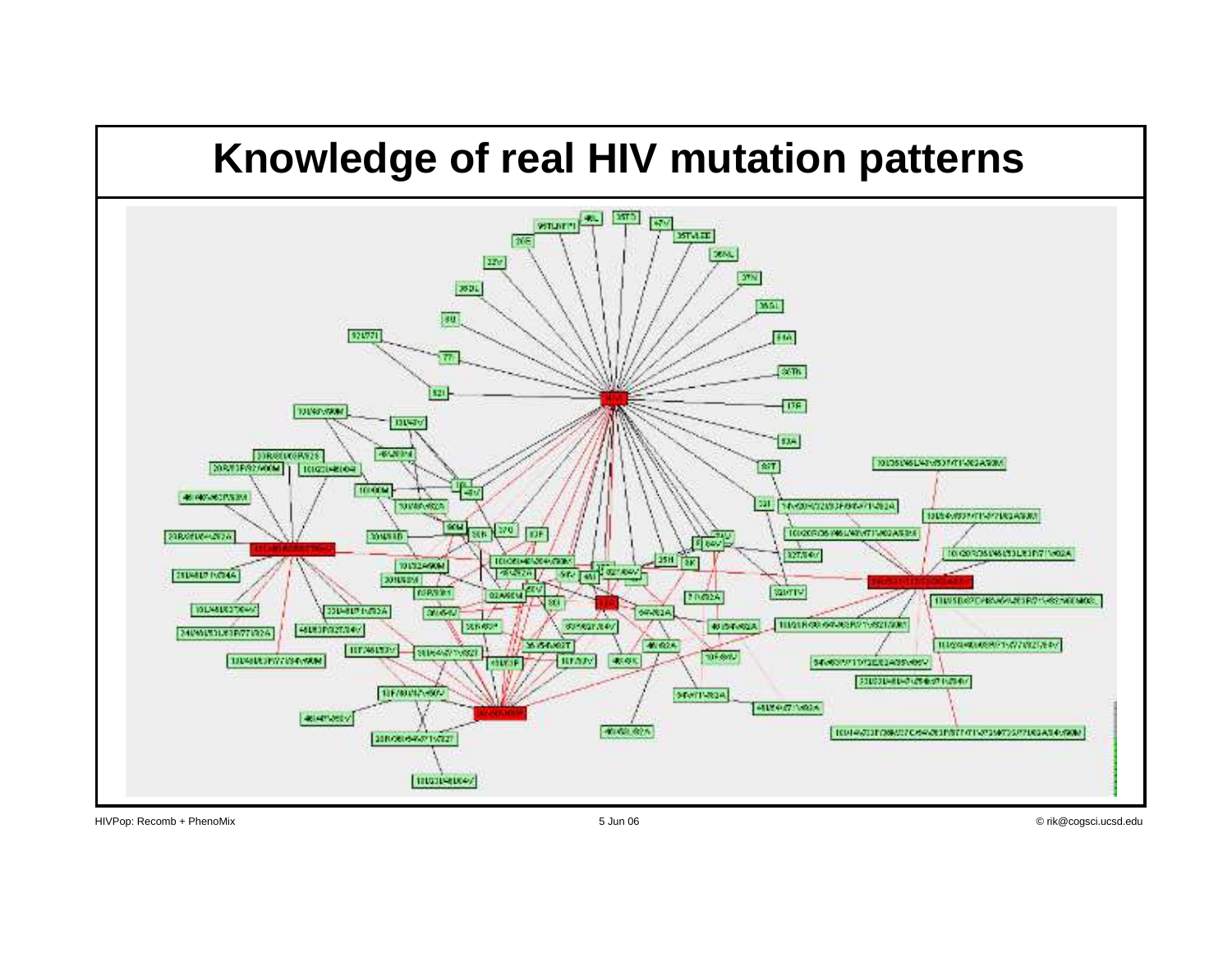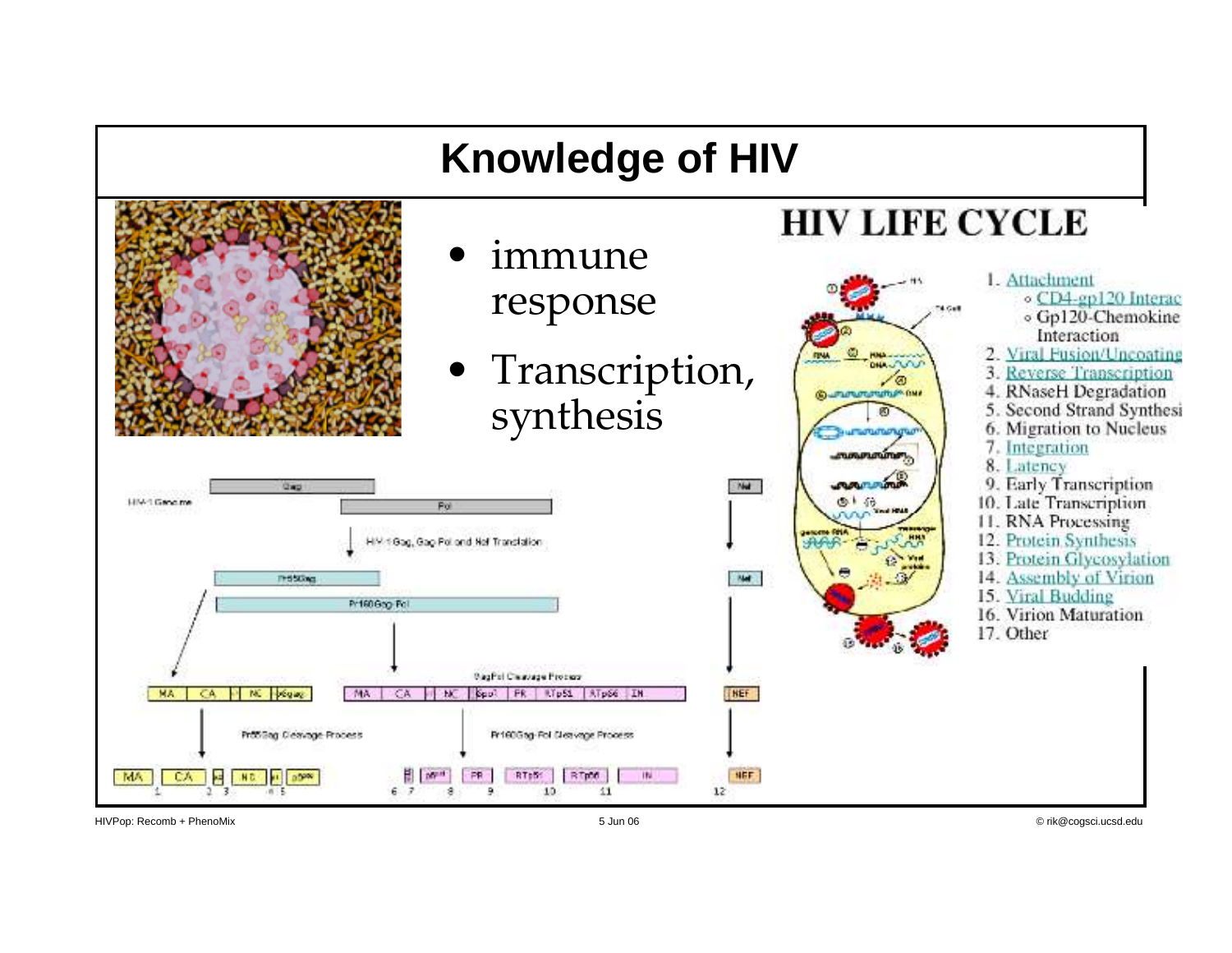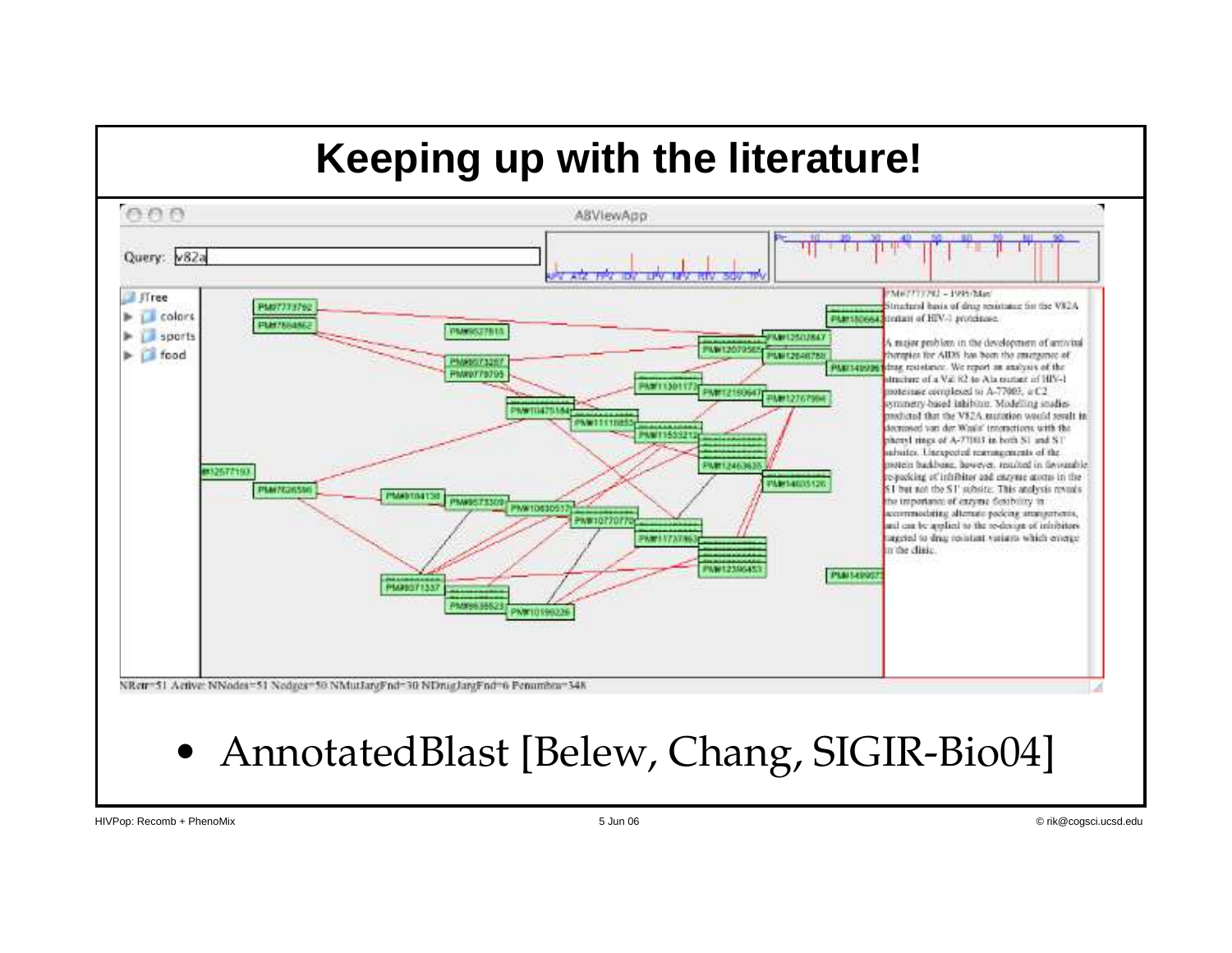### **Phenotypic mixing**

- Sydney Brenner, 1957
- random packaging of RNA and proteins derived from multiple proviruses within the same cell
- Multiplicity of infection: number of virions infecting same cell

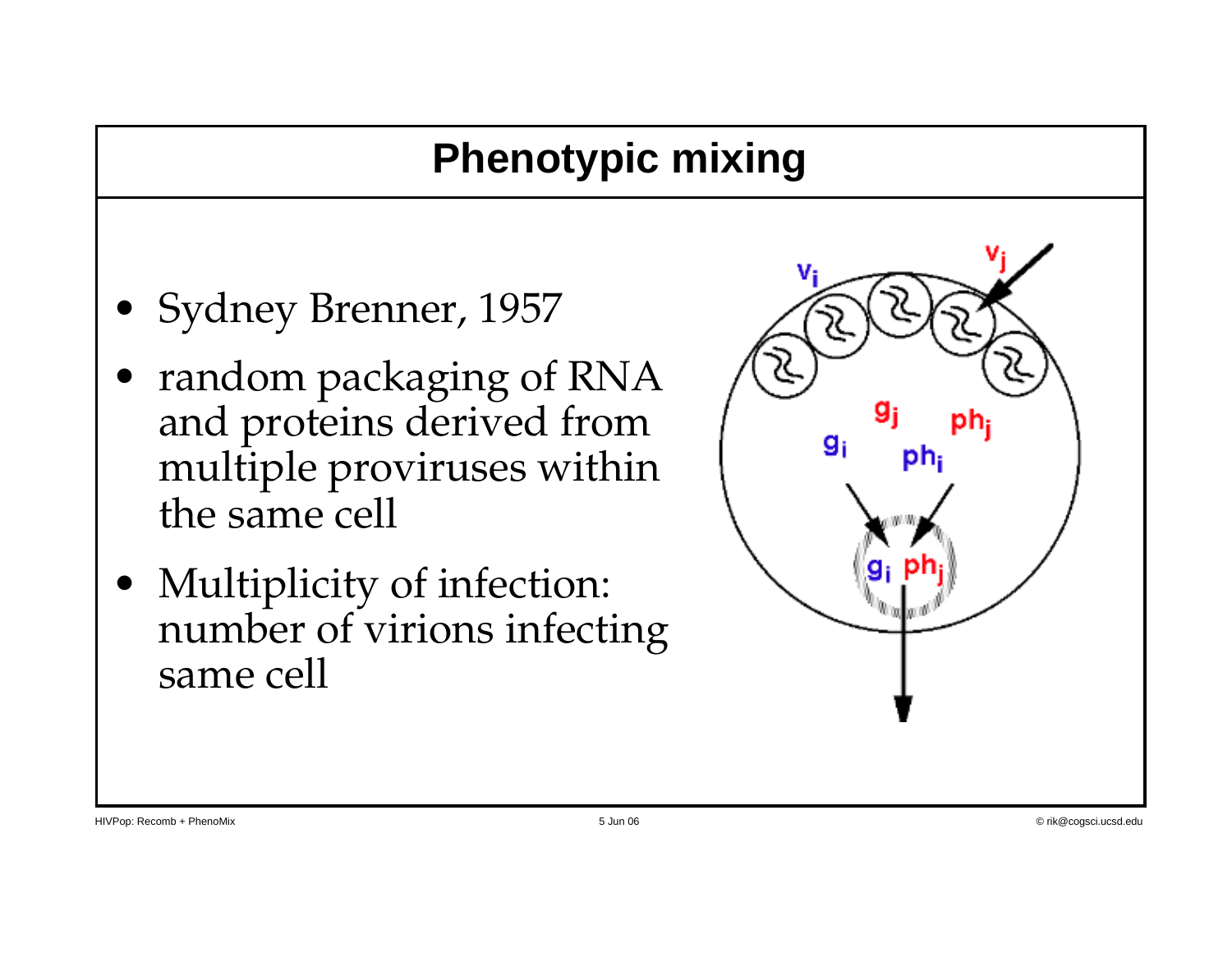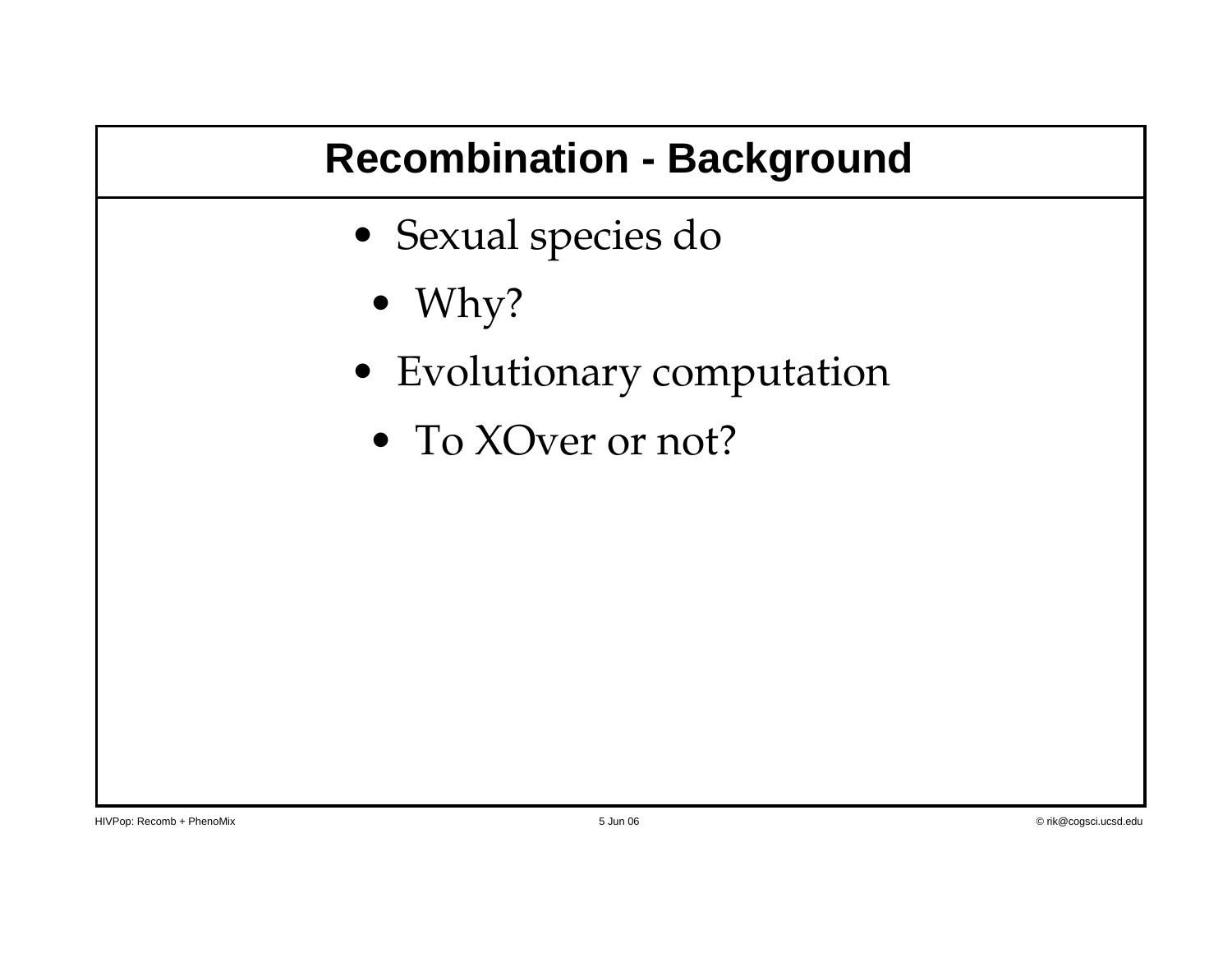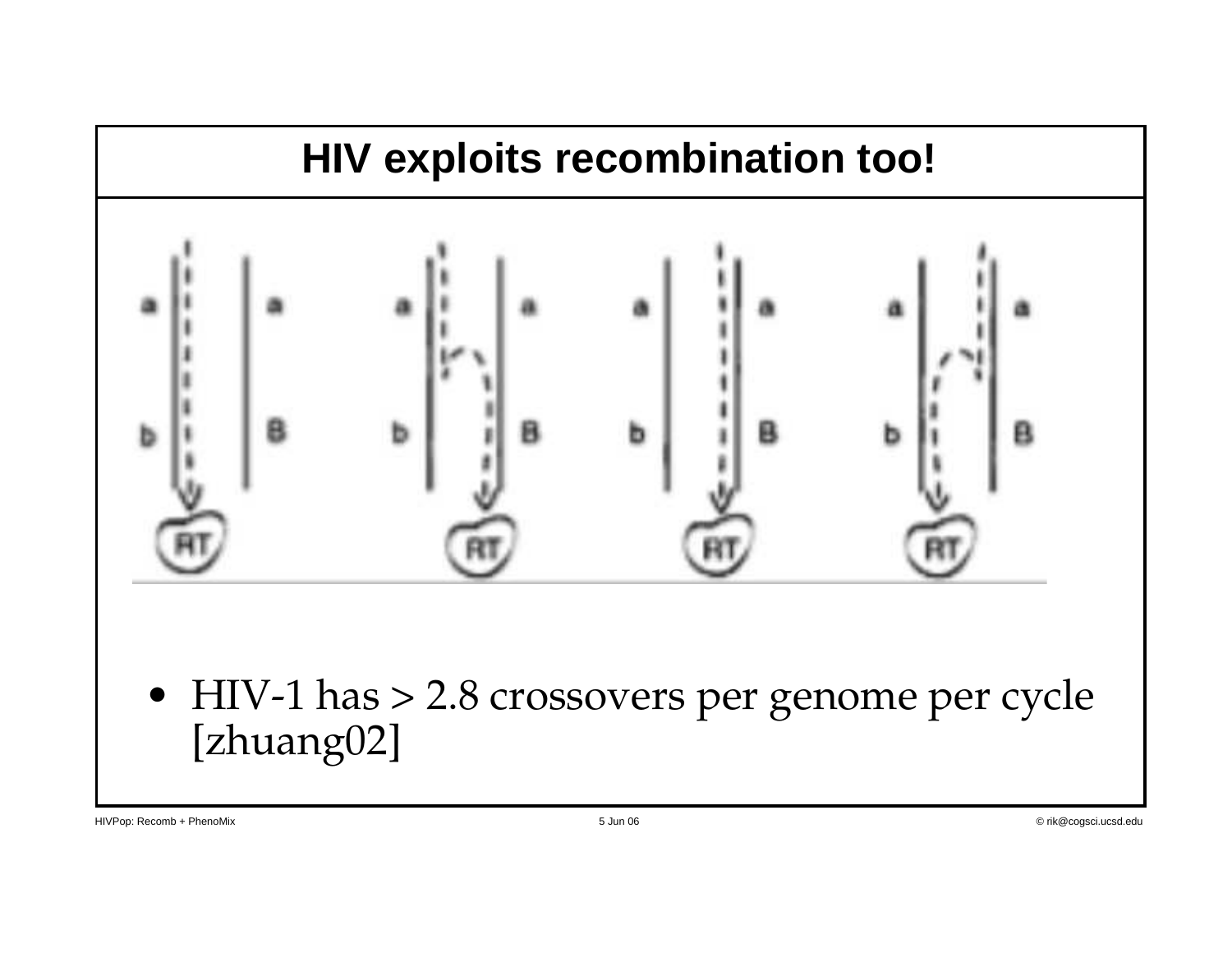#### **Does it promote evolution of cross-resistance?**

- Inhibitors seleced from three (currently approved) primary classes of inhibitors
- HAART "game": selection of various sequences/combinations of drugs in response to emerging resistance
- Emergence of "super-mutant" resistant to all known drugs?!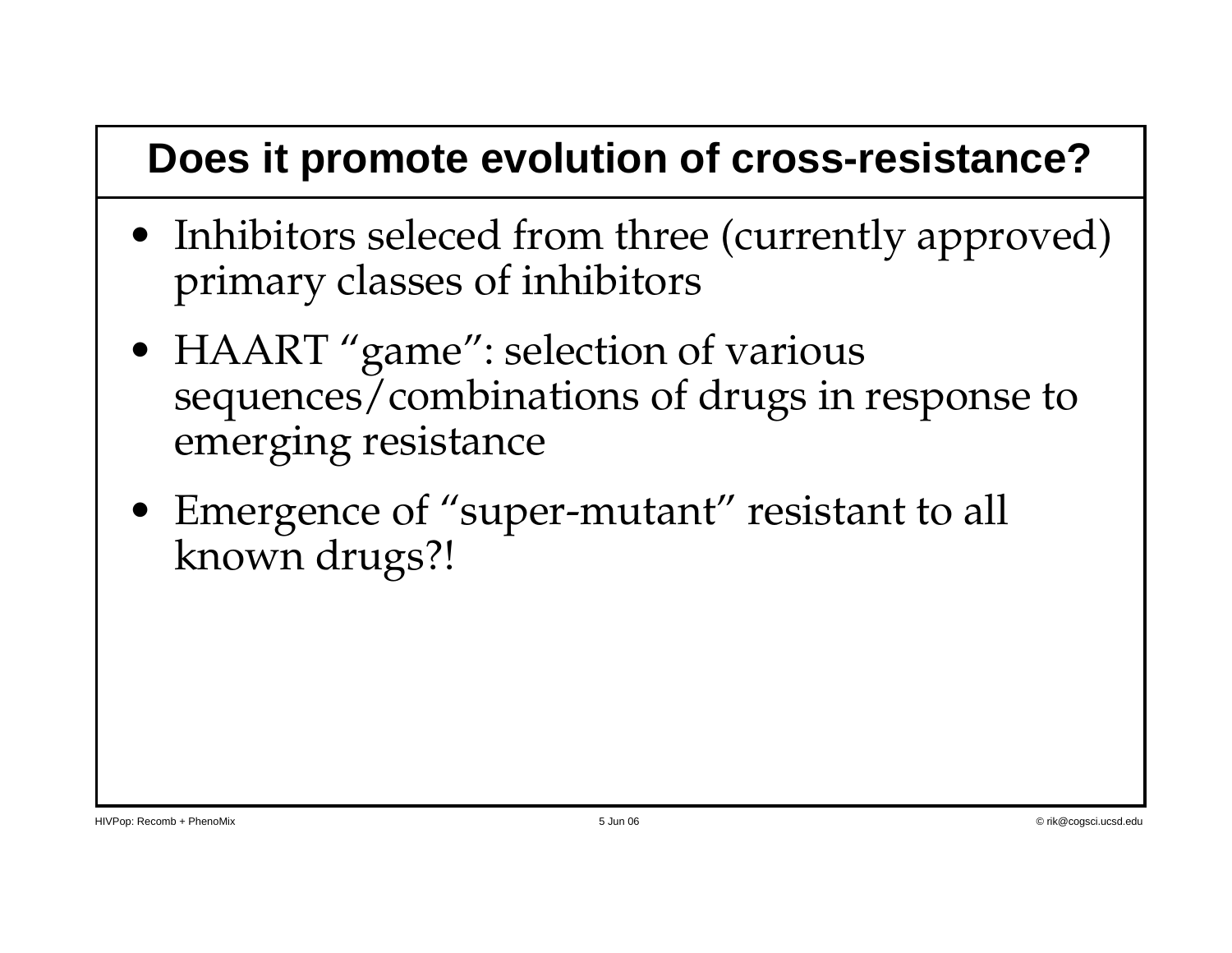# **Bretscher04**

- "... under the most plausible biological assumptions, recombination is expected to slow down the rate of evolution of multi-drug-resistant virus during therapy."
- But using a simple 2 locus, 2 allele genetics
- Multiplicity of infection  $= 1,2$
- Simple fitness Model

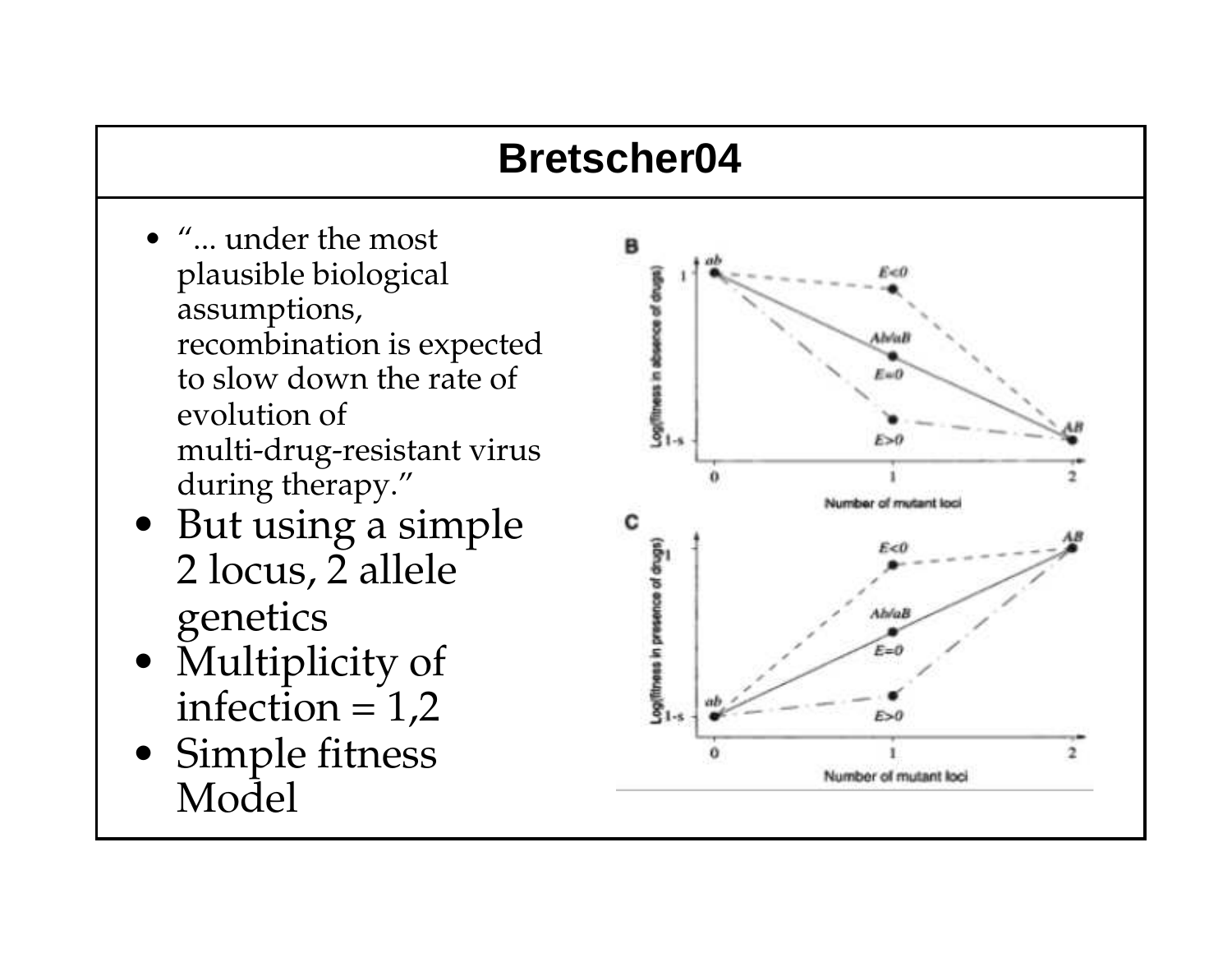# **A role for simualtion**

- Population genetics: Deterministic vs. stochastic models of allele frequency change
	- Census vs. effective population sizes
	- HIV effective population sizes  $\sim 10^4$  near the cusp of mixed "selection/drift" regime
	- Discrete event models
		- aka "agent-based", "individual-based"
- Complimentary to differential equation models
	- NowakMay
	- Perelson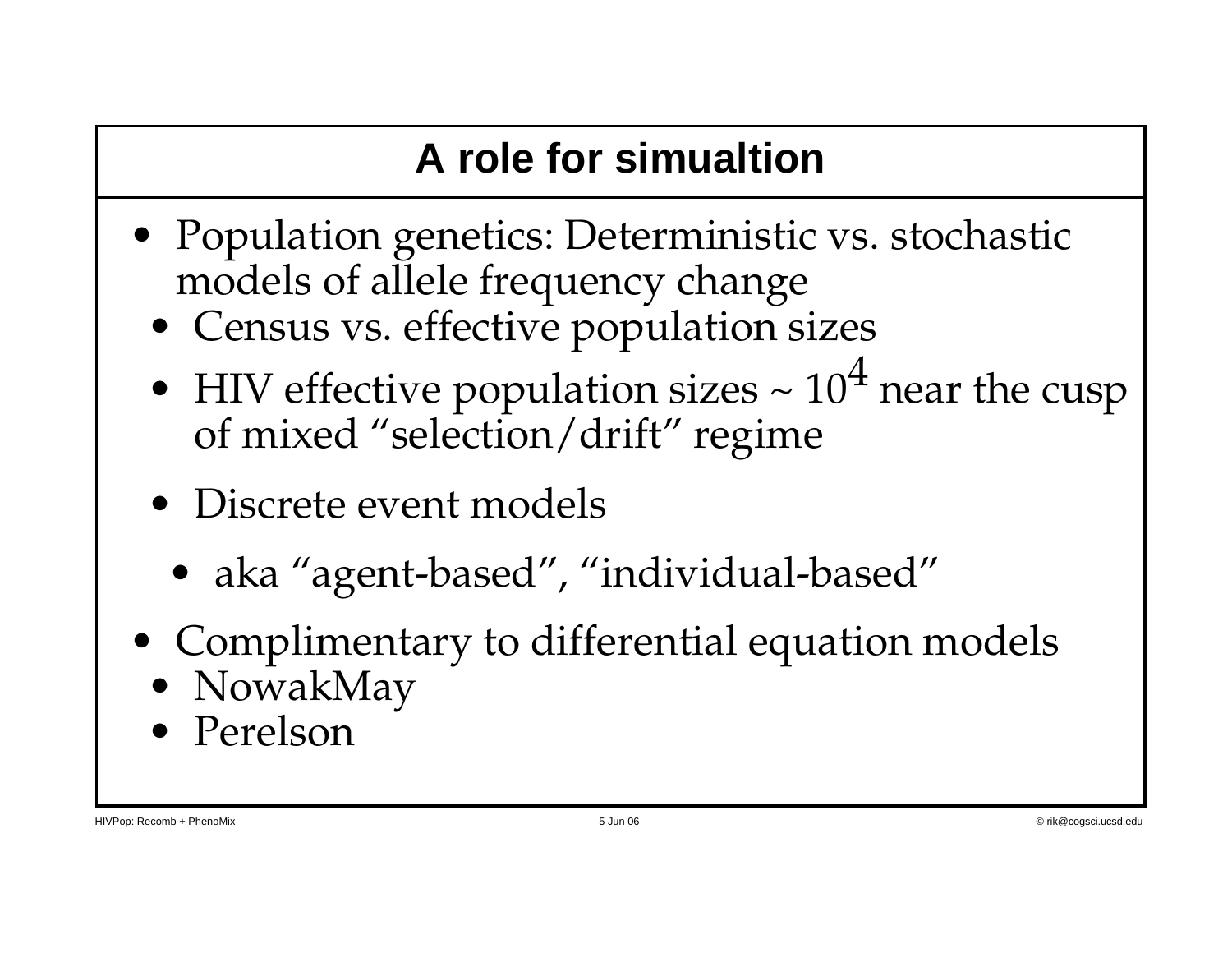# **Viral dissemination**



- Serum vs. tissue
	- eg, CNS
- Modeled as vonstant prob of infection via serum, followed by (random walk) tissue-specific migration
- Tissue-specific genetic refugia
- Tissue-specific bio-availability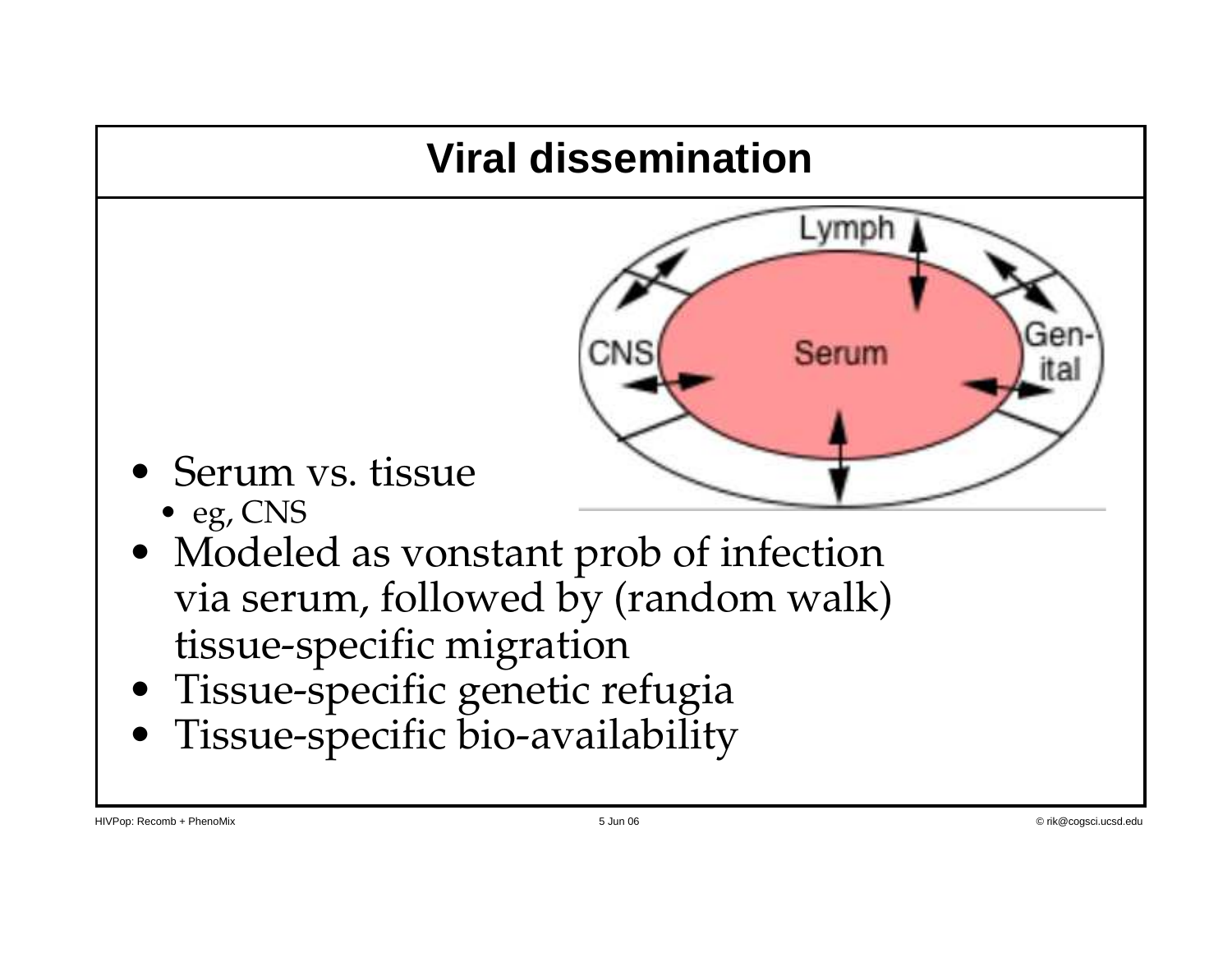| <b>Fitness</b>                       |                                             |                     |                    |                                              |  |
|--------------------------------------|---------------------------------------------|---------------------|--------------------|----------------------------------------------|--|
| • Drug's affect on<br>naive wildtype | $\frac{1.0}{\epsilon}$<br>$y + \delta$<br>γ |                     |                    |                                              |  |
| First resistance<br>mutation         | $\alpha$                                    |                     |                    |                                              |  |
| Second<br>compensatory<br>mutation   |                                             | UnTreat<br>Drug.    | Mute <sub>ud</sub> | Mule <sub>Ld</sub> + Mule <sub>compili</sub> |  |
|                                      | <b>Bits</b>                                 | Interpretation      | Naive Fit.         | Drug Fit.                                    |  |
|                                      | D.D                                         | wild-type           | 1.0                | 0.3                                          |  |
|                                      | 01                                          | wild-type           | 1.0                | 0.3                                          |  |
|                                      | 10                                          | Drug resistant      | 0.95               | 0.6                                          |  |
|                                      | 11                                          | Drug resist, compen | 0.95               | 0.9                                          |  |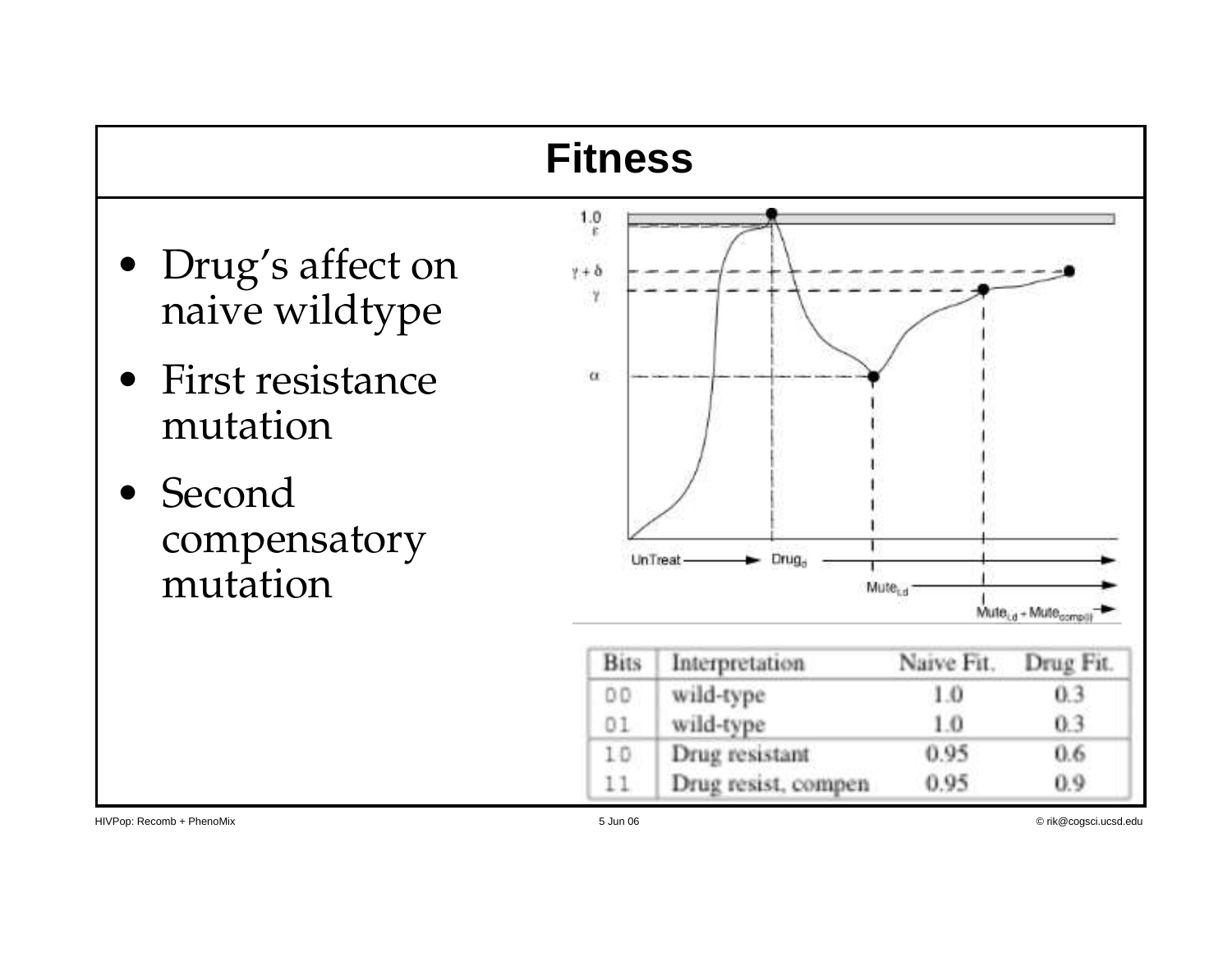## **Model parameters**

- $\cdot$  10<sup>3</sup> cells
- 10 virions/cell
- 1100 generations
	- $\bullet$  100 naive
	- 500 subsequent to treatment by Drug1
	- 500 subsequent to treatment by Drug2
- Mutation =  $10^{-4}$ /gene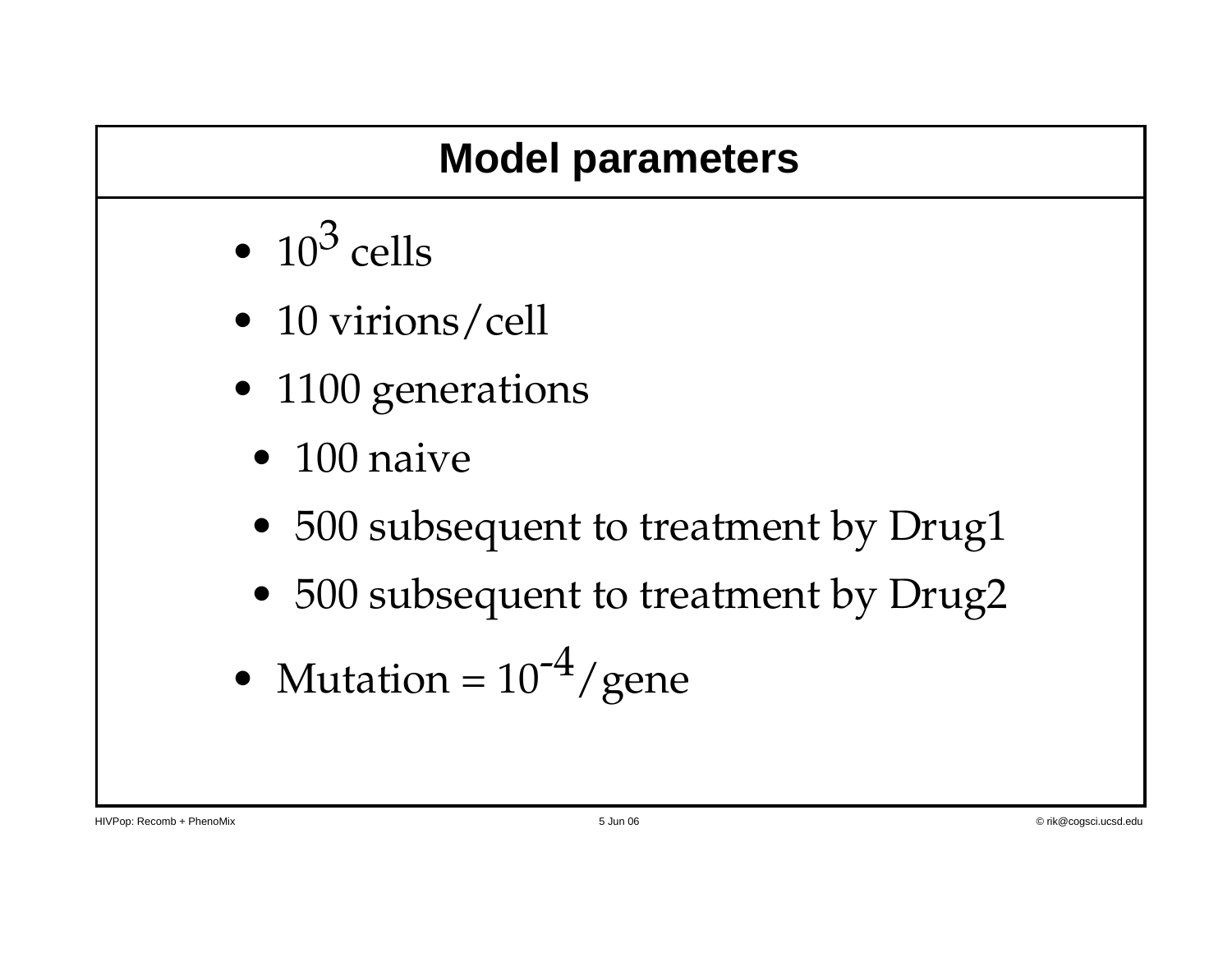| <b>Results</b>            |  |  |
|---------------------------|--|--|
| • NVirions                |  |  |
| • Genetic variability     |  |  |
| • Phenotypic mixing       |  |  |
| • Affect of recombination |  |  |
|                           |  |  |
|                           |  |  |
|                           |  |  |
|                           |  |  |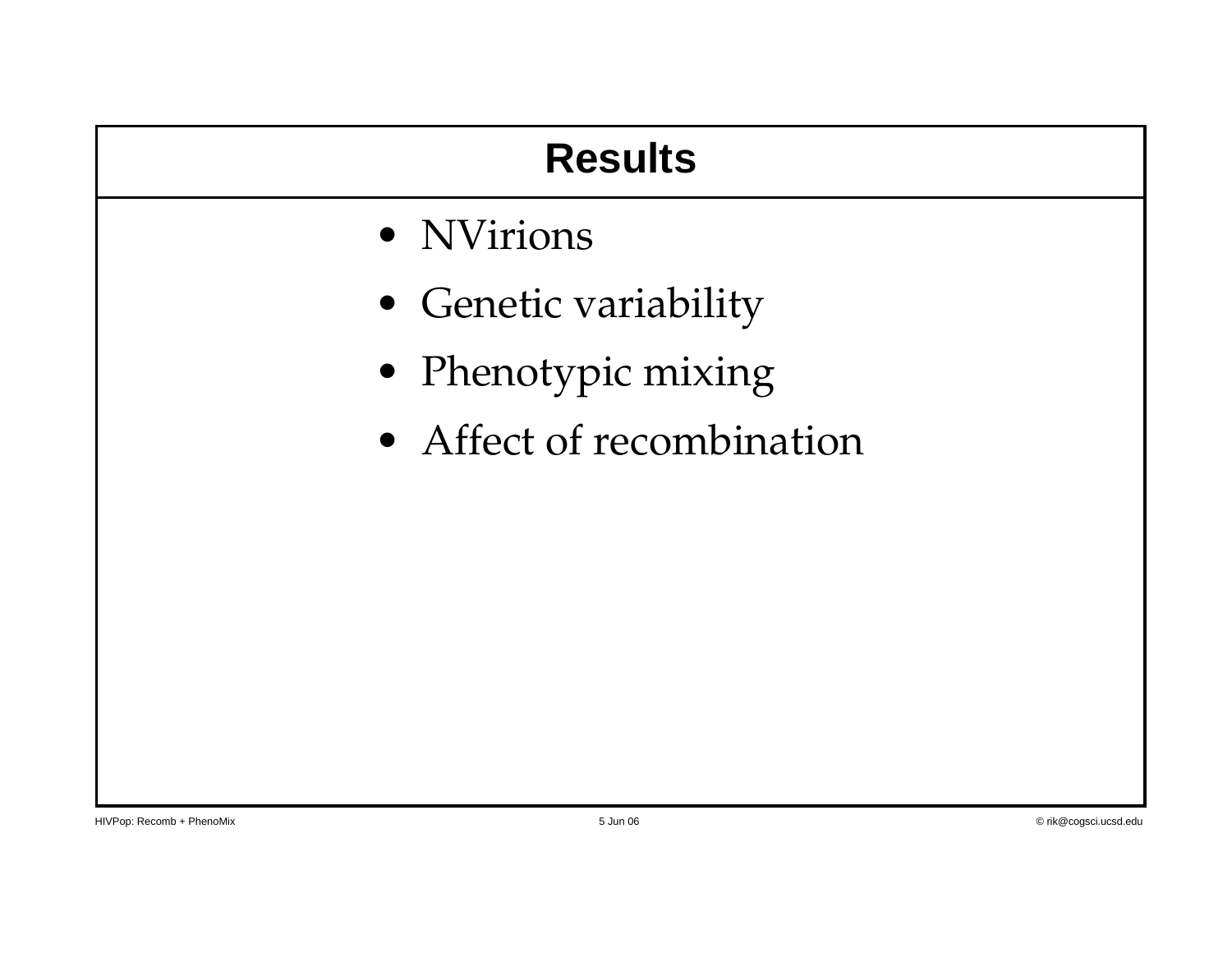#### **NVirions**

Each drug initially reduces population sizes, with resistance then causing it to rise again

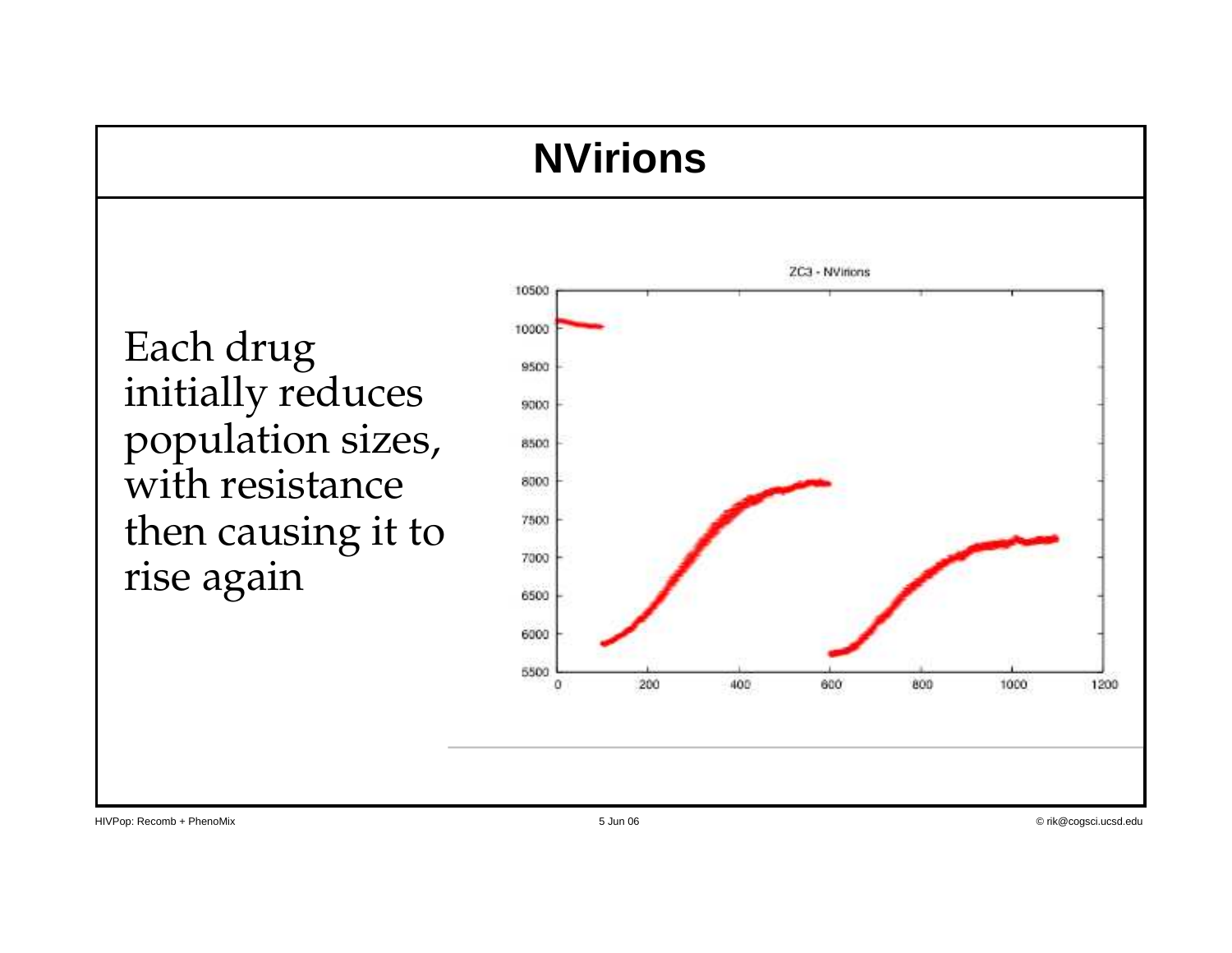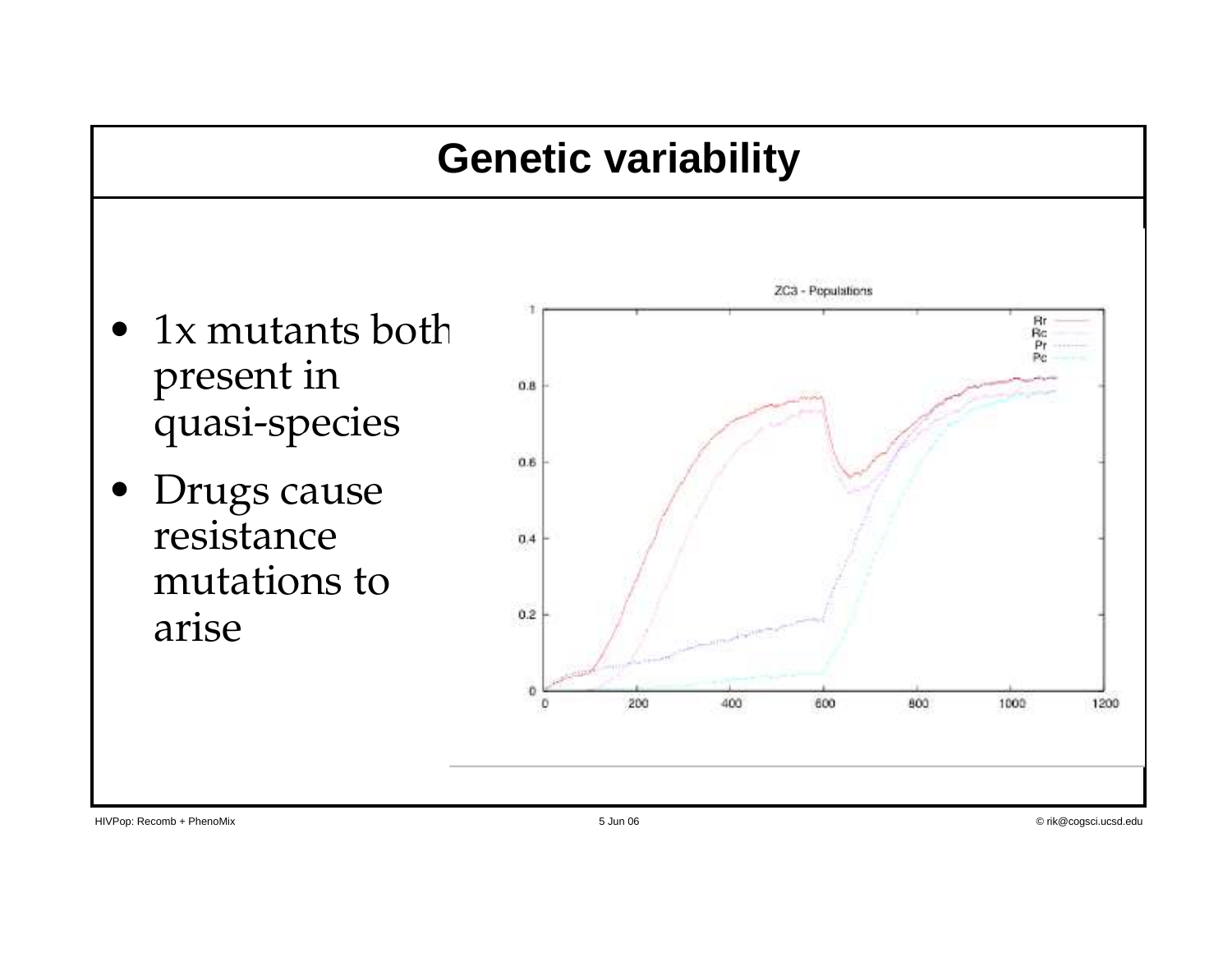### **Phenotypic mixing**

- Homogeneous -> Hetero
- NB: simulation's ability to track all varieties of selective contingencies

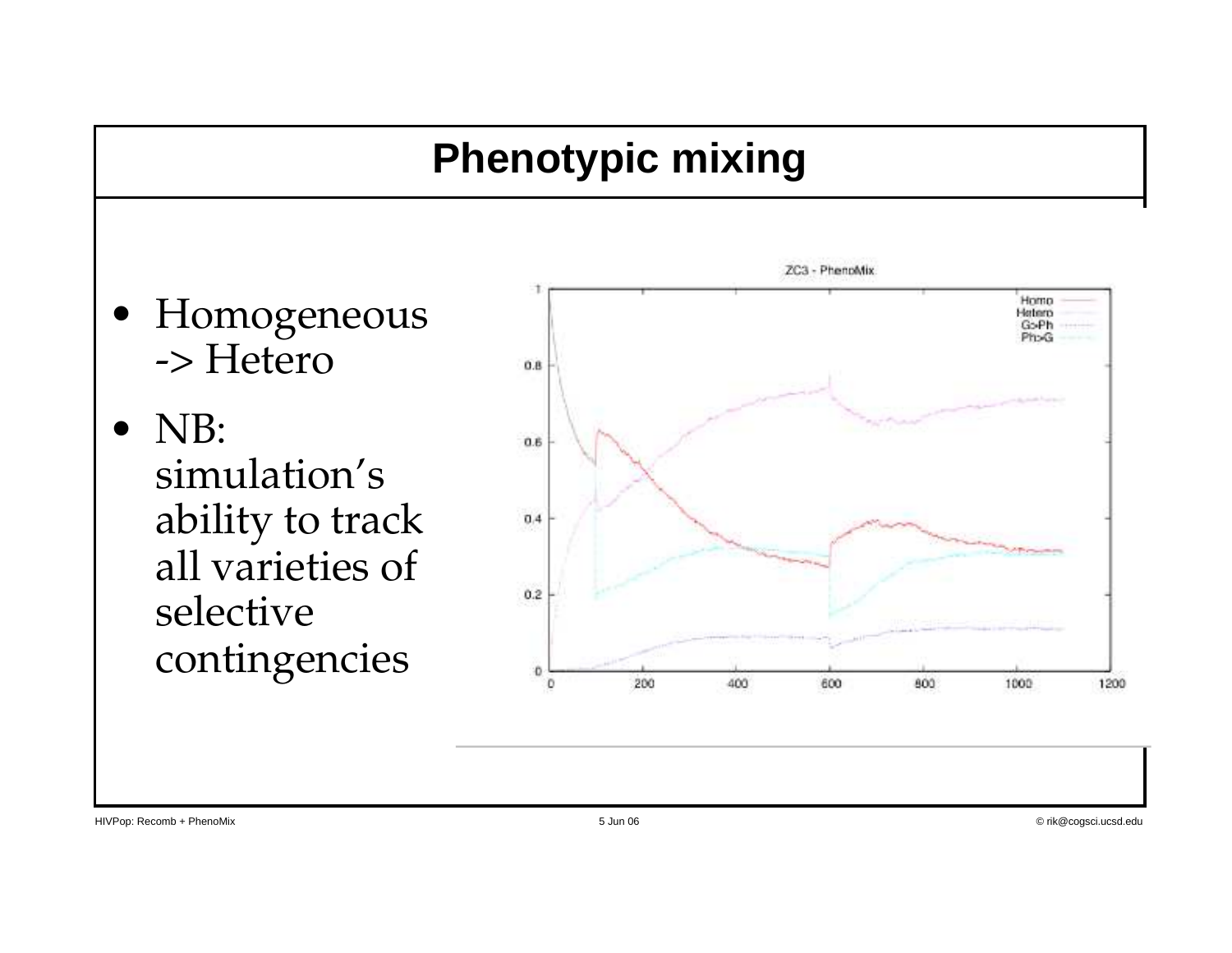![](_page_23_Figure_0.jpeg)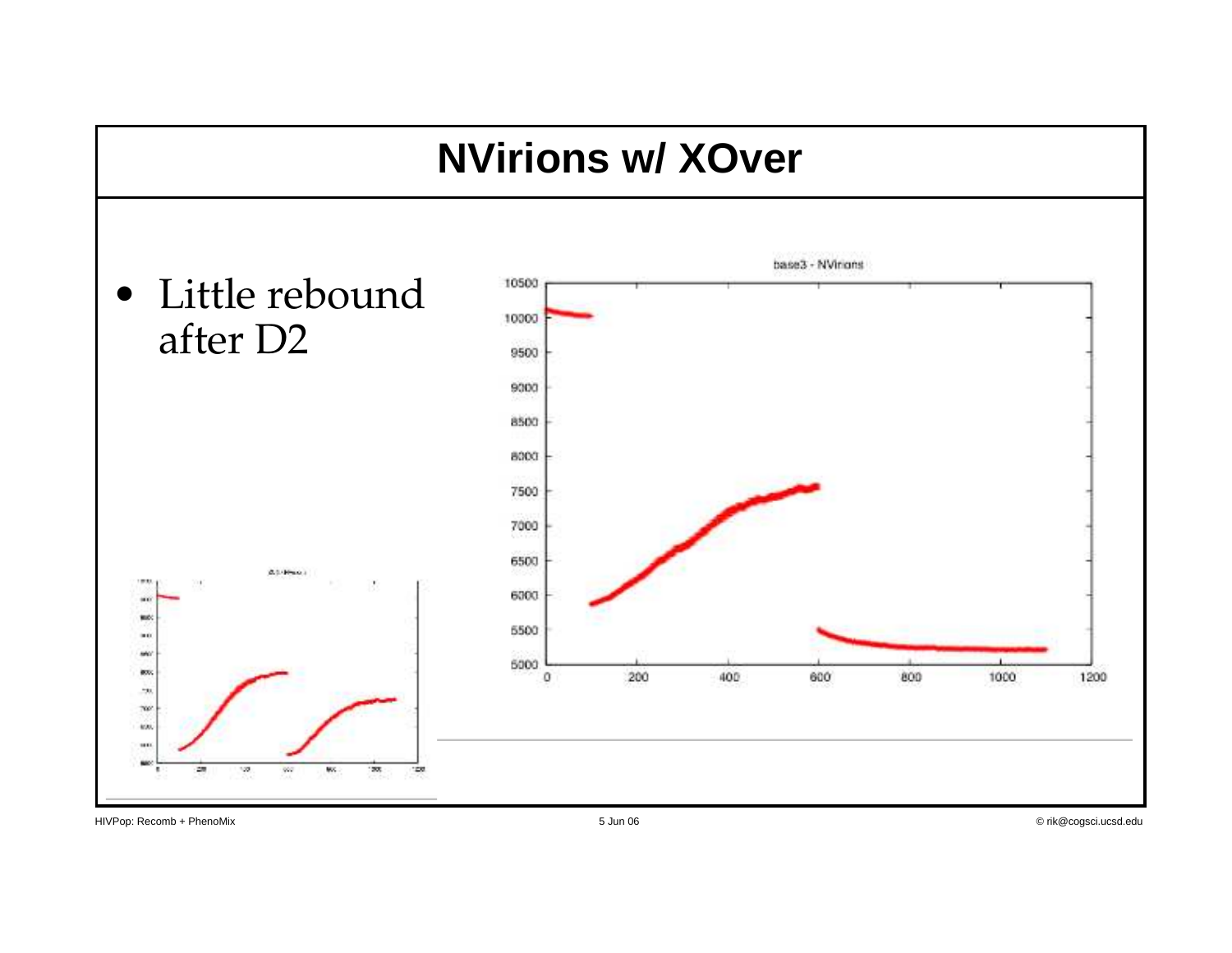![](_page_24_Figure_0.jpeg)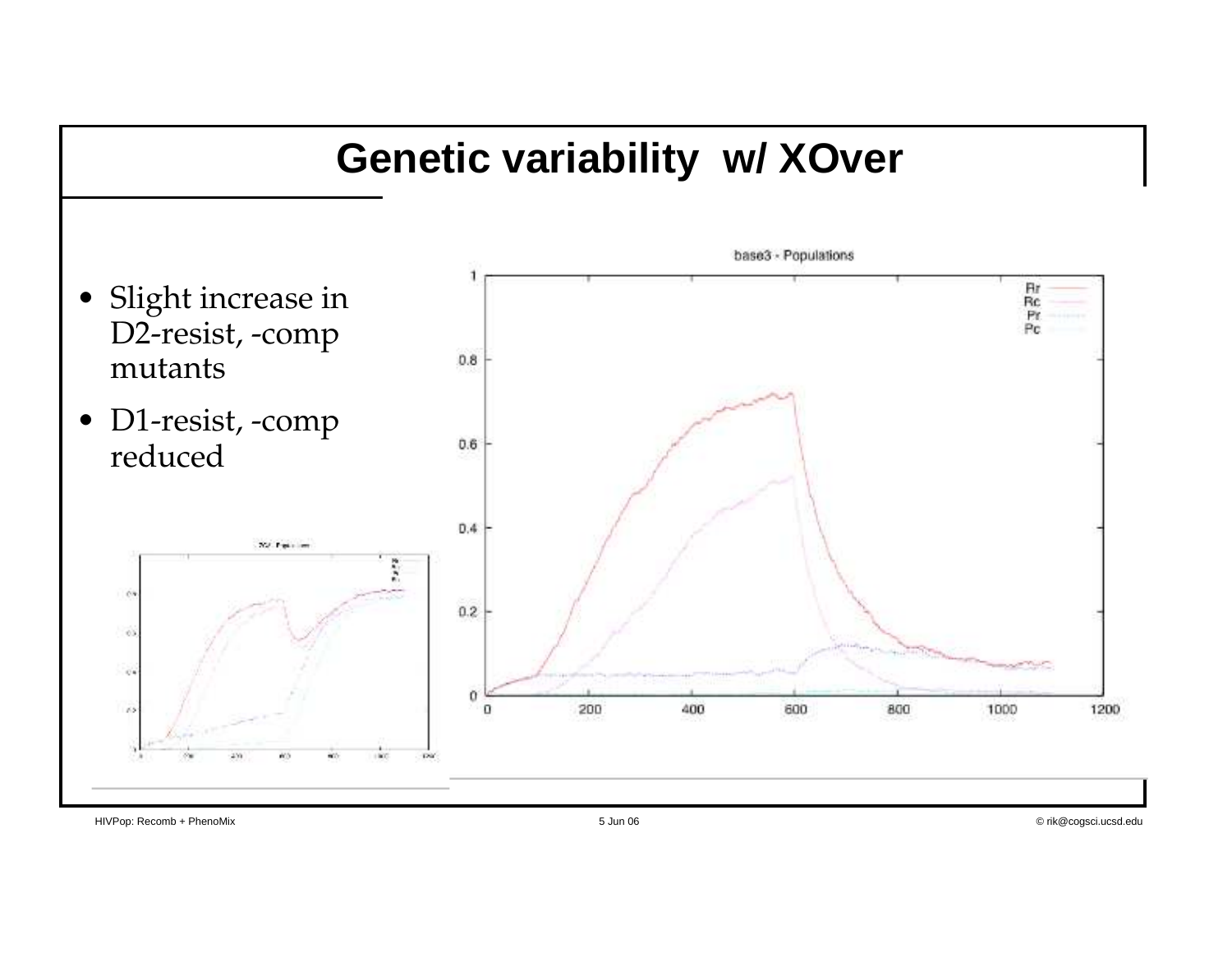![](_page_25_Figure_0.jpeg)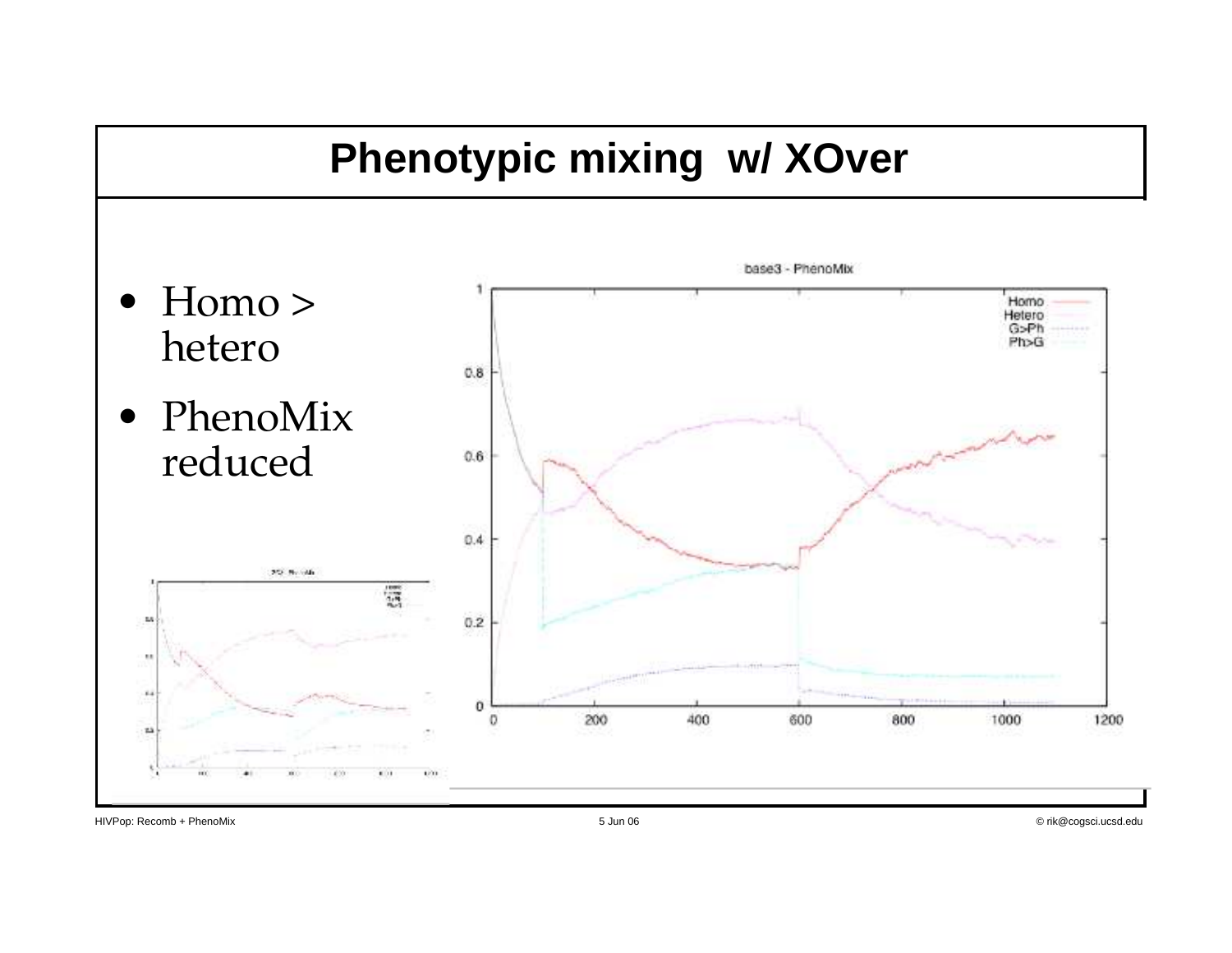![](_page_26_Figure_0.jpeg)

- $XOver > 0.1$  suffices
- In comparison to 2.8 observed [Zhuang02]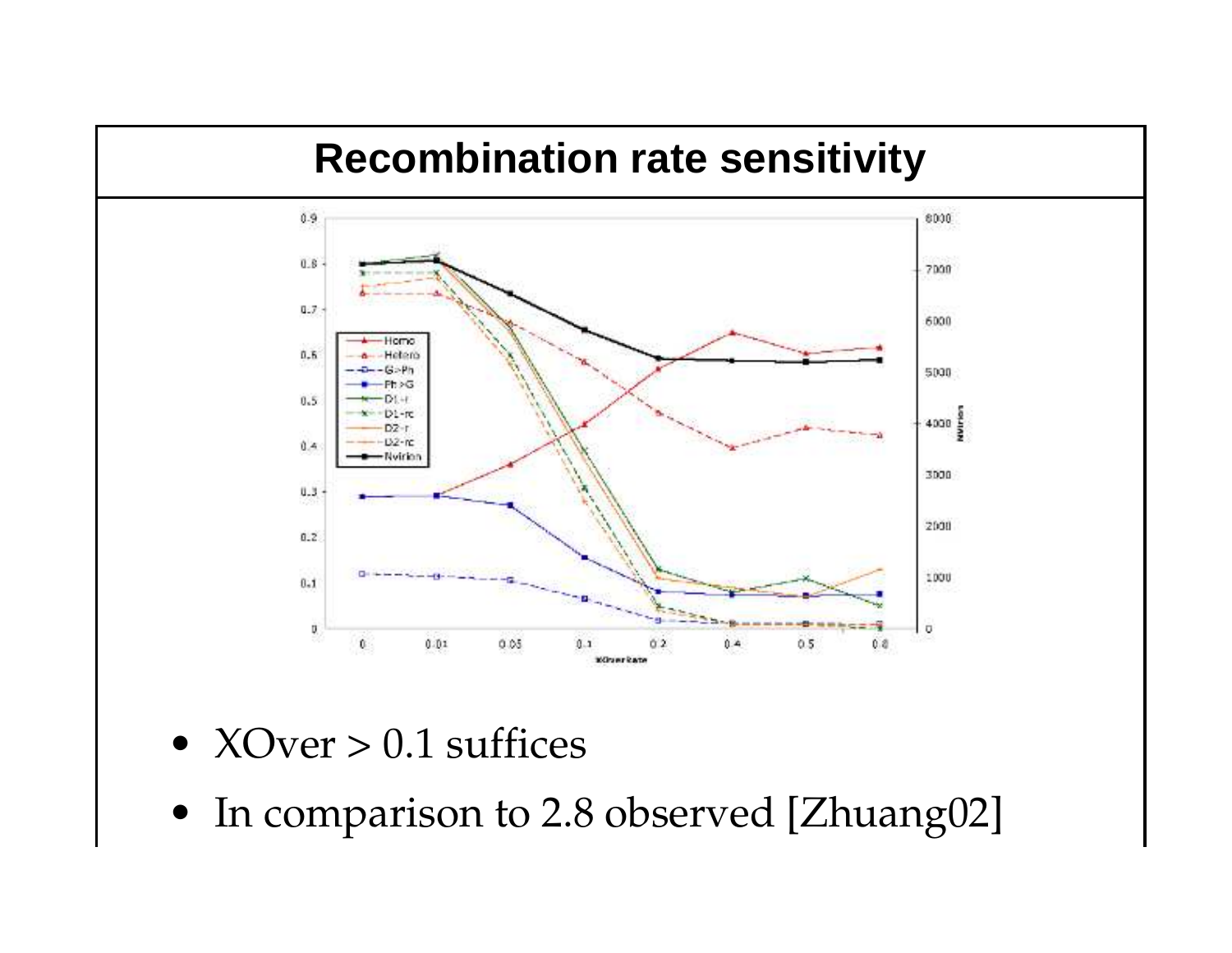### **Next steps**

- Better fitness modeling
- Extending the model
- Game-theoretic treatment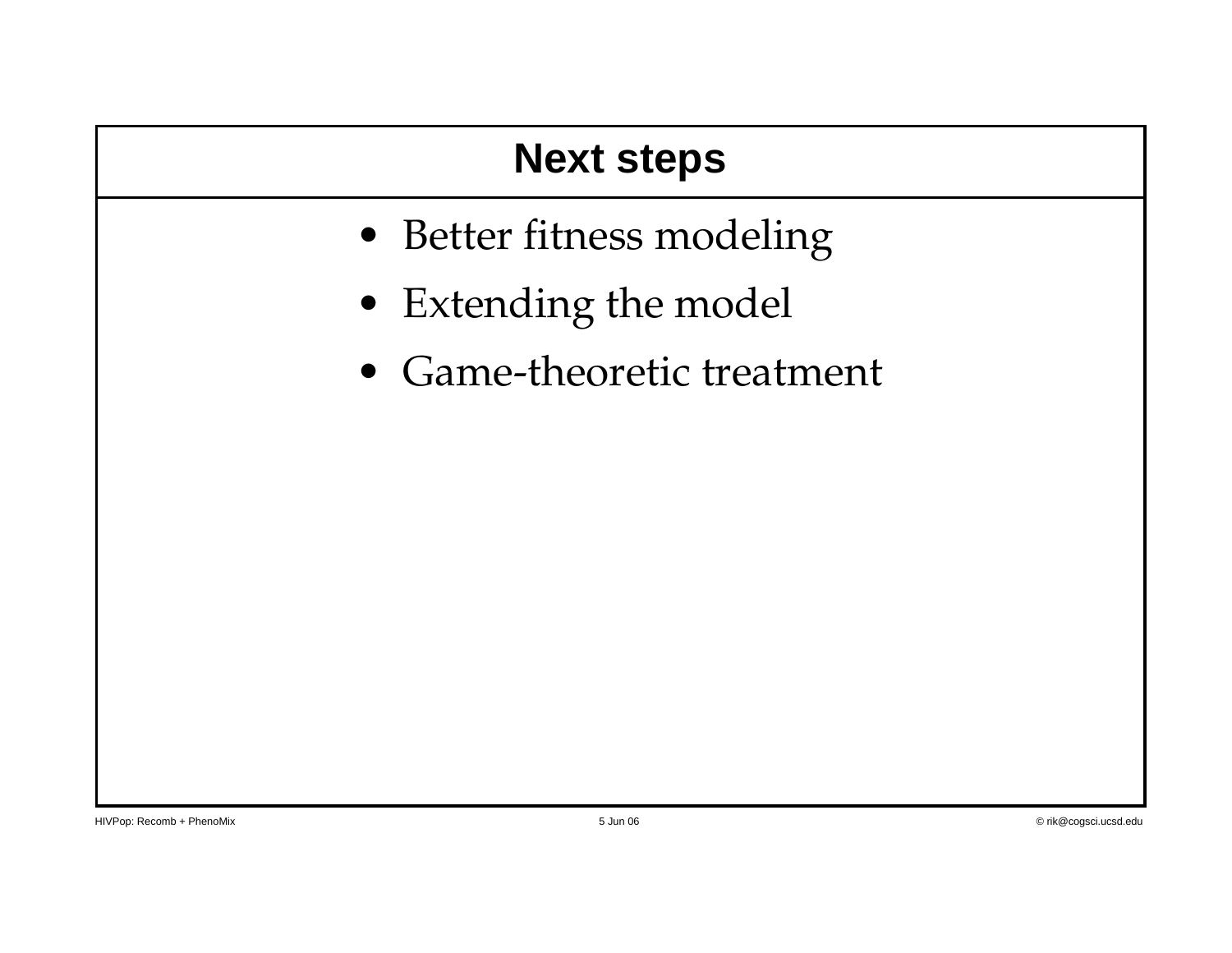# **Better fitness modeling**

- Growing databases of drug/mutant interactions
	- RC: Replication capacity of mutants wrt/ wildtype
	- RF: Resistance factor of sequence mutations wrt/ drug
- Estimators trained against existing datasets
- [d] Tissue-specific drug concentrations

$$
fitness(M, D) = RC(M)/\left(1 + \sum_{d \in D} \frac{[d]}{RF(M, d)}\right)
$$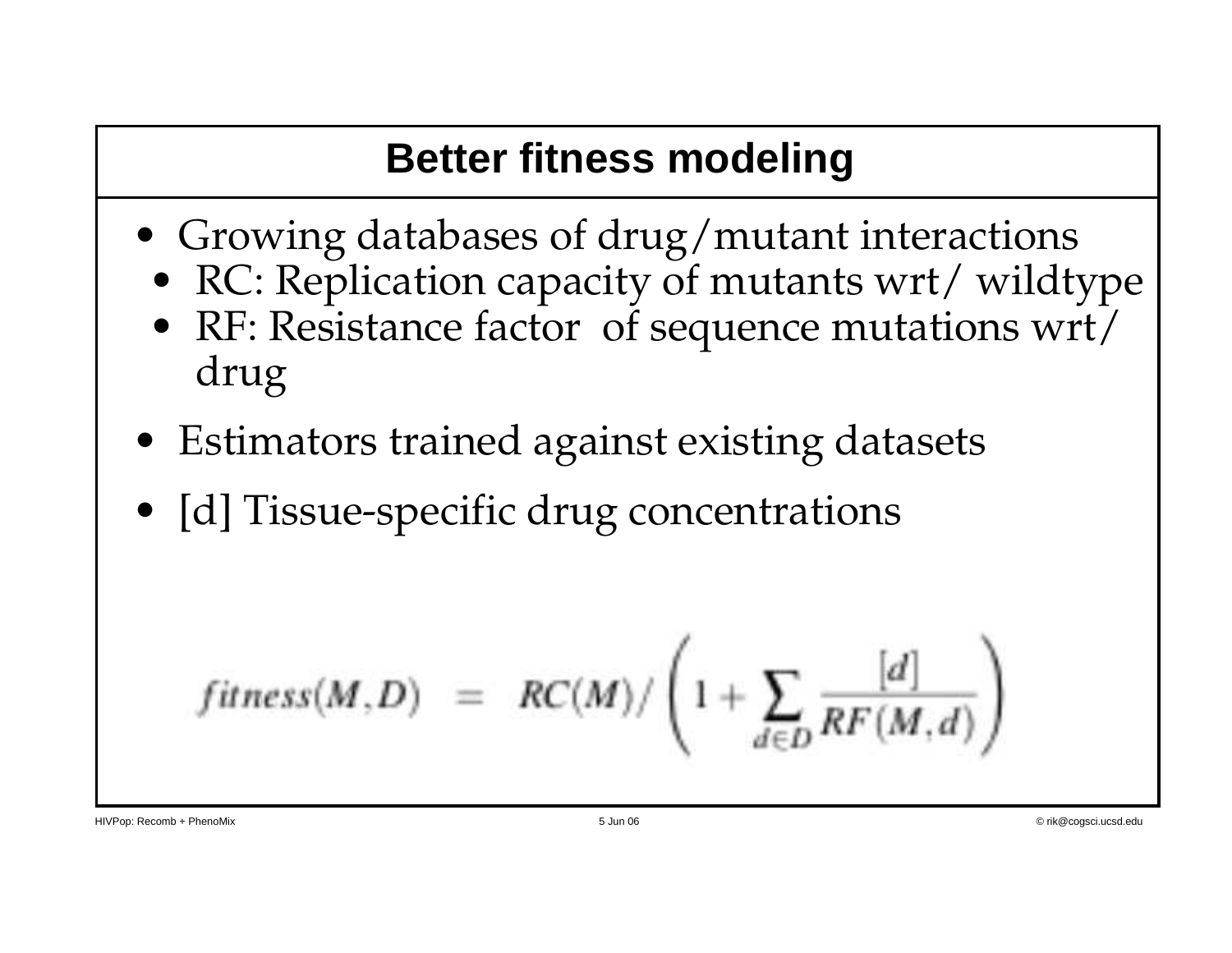# **Extending the model**

- Fine-grained reconciliation of discrete event model with differential equation models
- Intra-patient evolution within epidemiological populations
	- Transmission events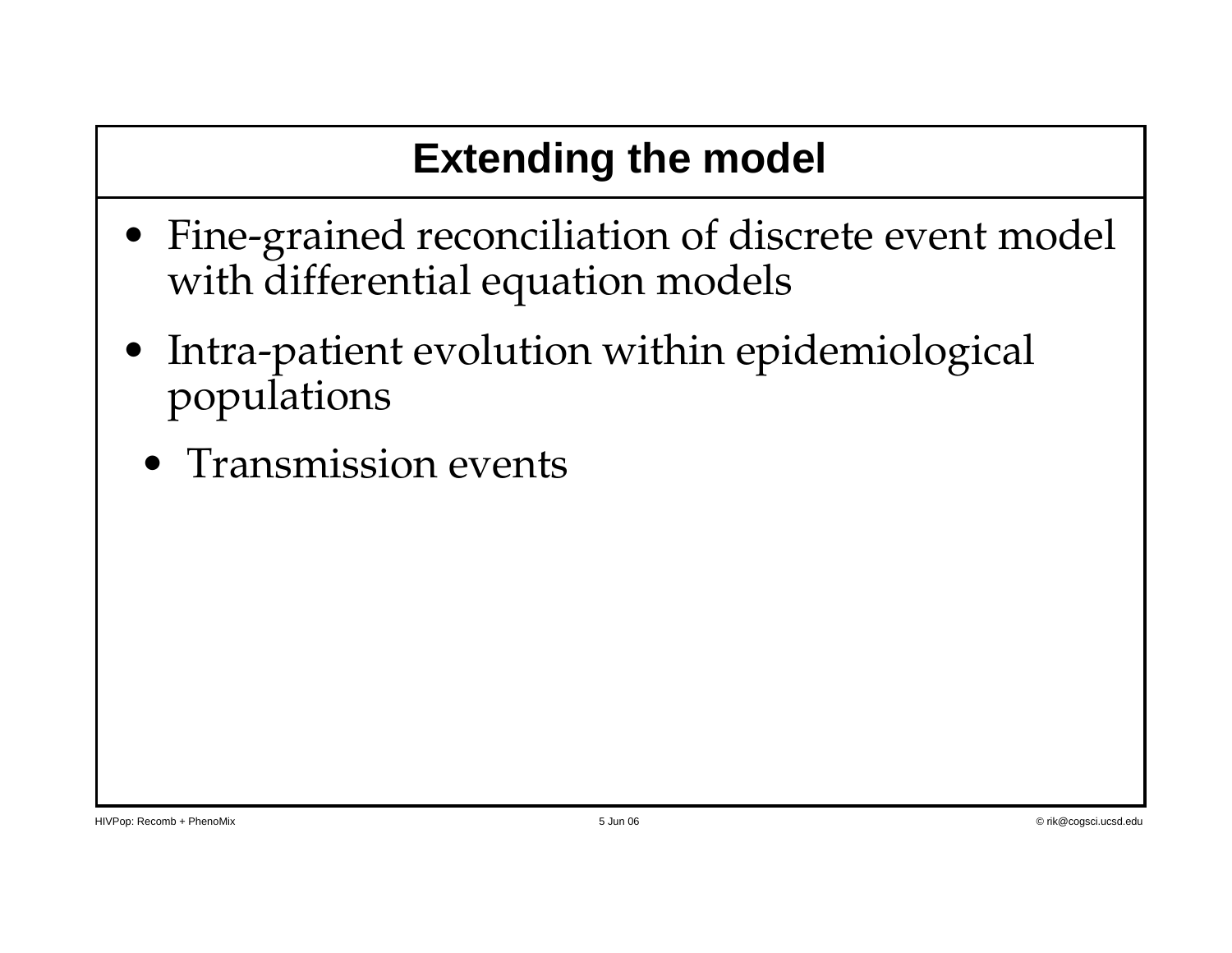# **Game-theoretic treatment**

- Recall [Rosin99]: Best single drug against wildtype
- Patients presenting with specific resistantance mutants
	- NB: Individual immune response highly variable
	- Idiosyncratic treatment best for them
- Drug regimes: sequences of drugs designed to shape evolutionary trajectory
- Public health responses
	- "Prophylactic" use of inhibitors by uninfected individuals
	- eg, VVV cocktail: Viagra+Valium+Viracept !
- $\mathcal{L}$ • Affecting individuals' behaviors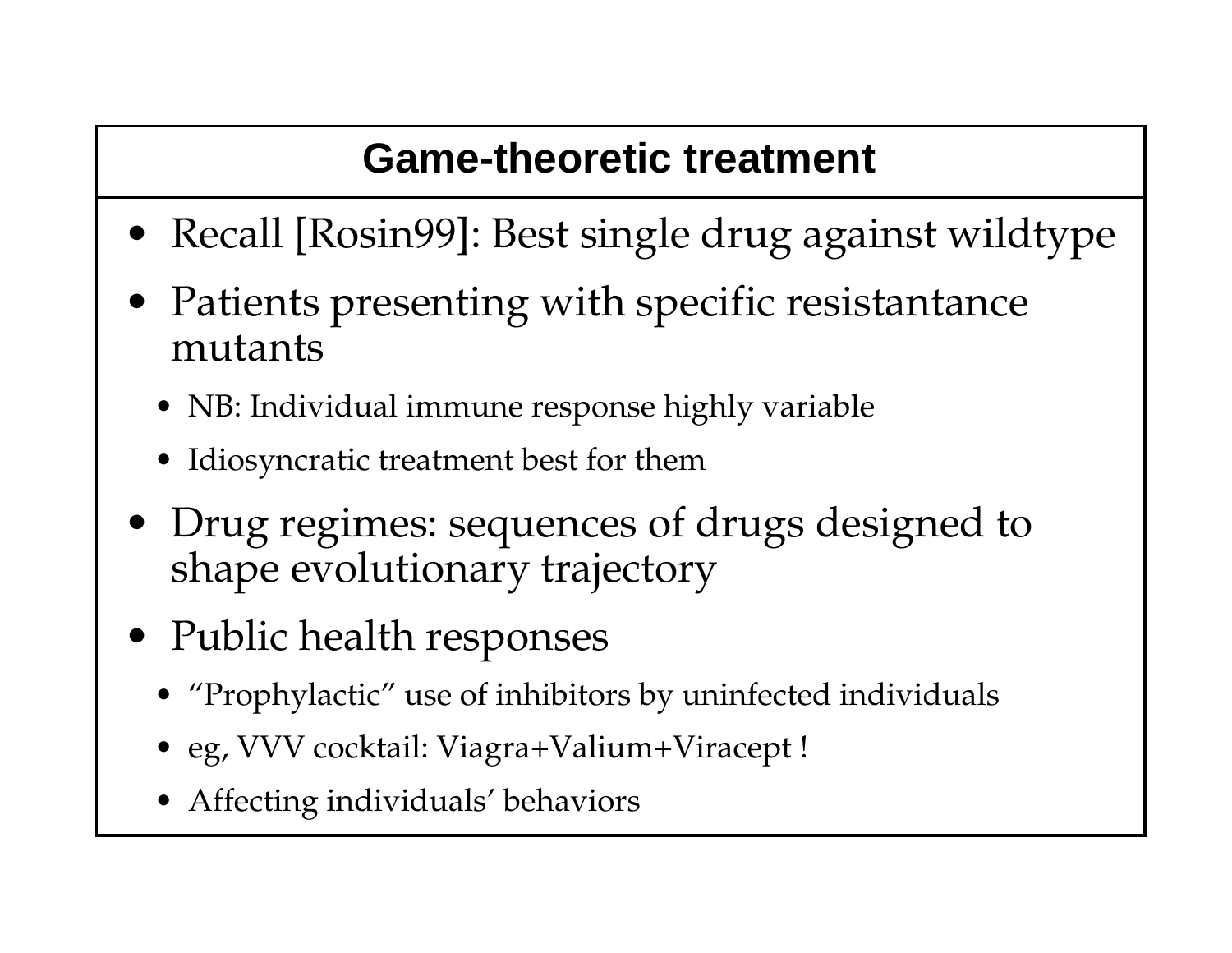![](_page_31_Figure_0.jpeg)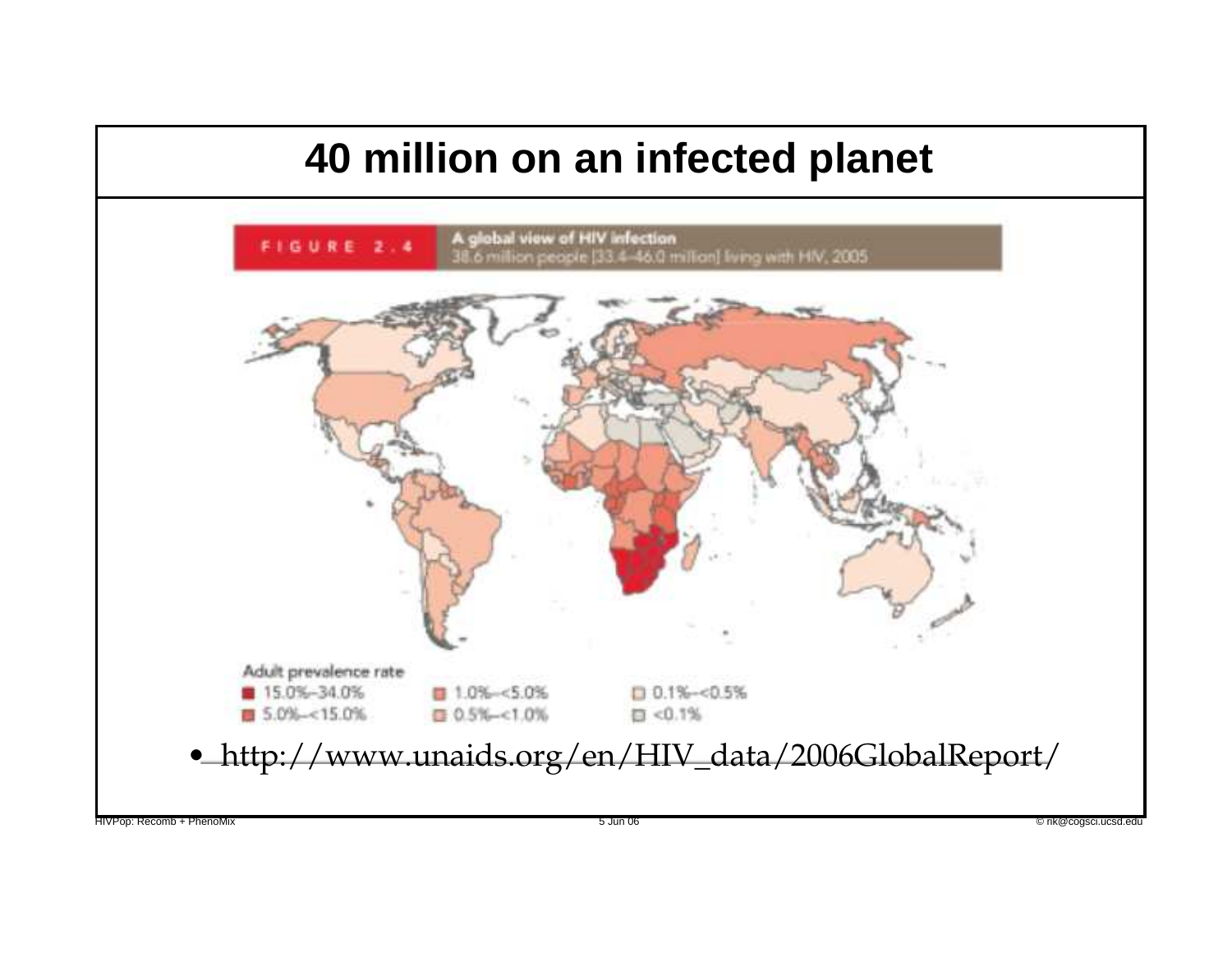#### **Skewed "quasi-species" diversity distribution**

![](_page_32_Figure_1.jpeg)

# • http://hiv-web.lanl.gov

HIVPop: Recomb + PhenoMix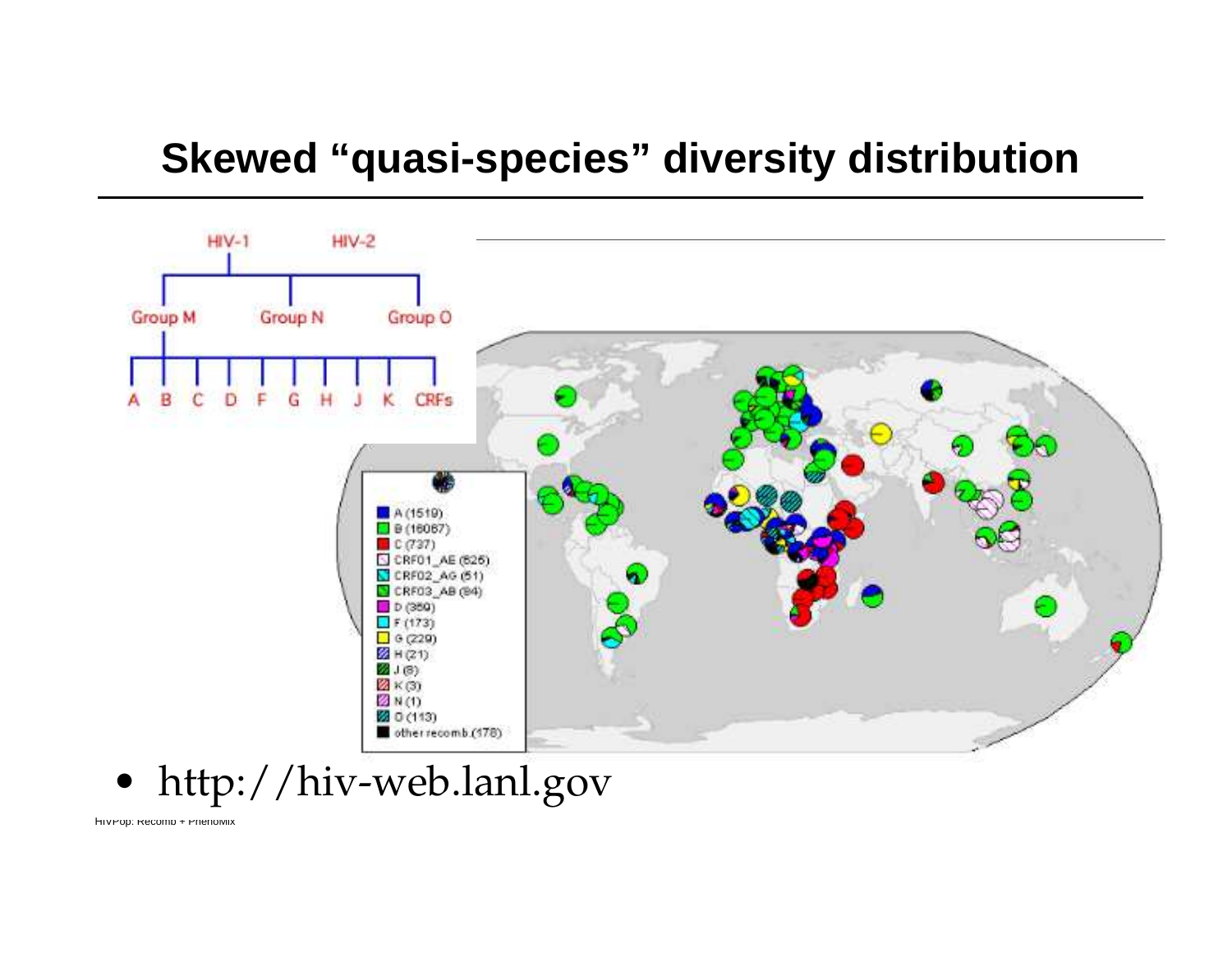# **Acknowledgements**

- Bill Hart (Sandia)
- Chris Rosin (Parity Computing)
- Max Chang
- Art Olson, The Scripps Research Inst
	- David Goodsell
	- Garrett Morris
	- William Lindstrom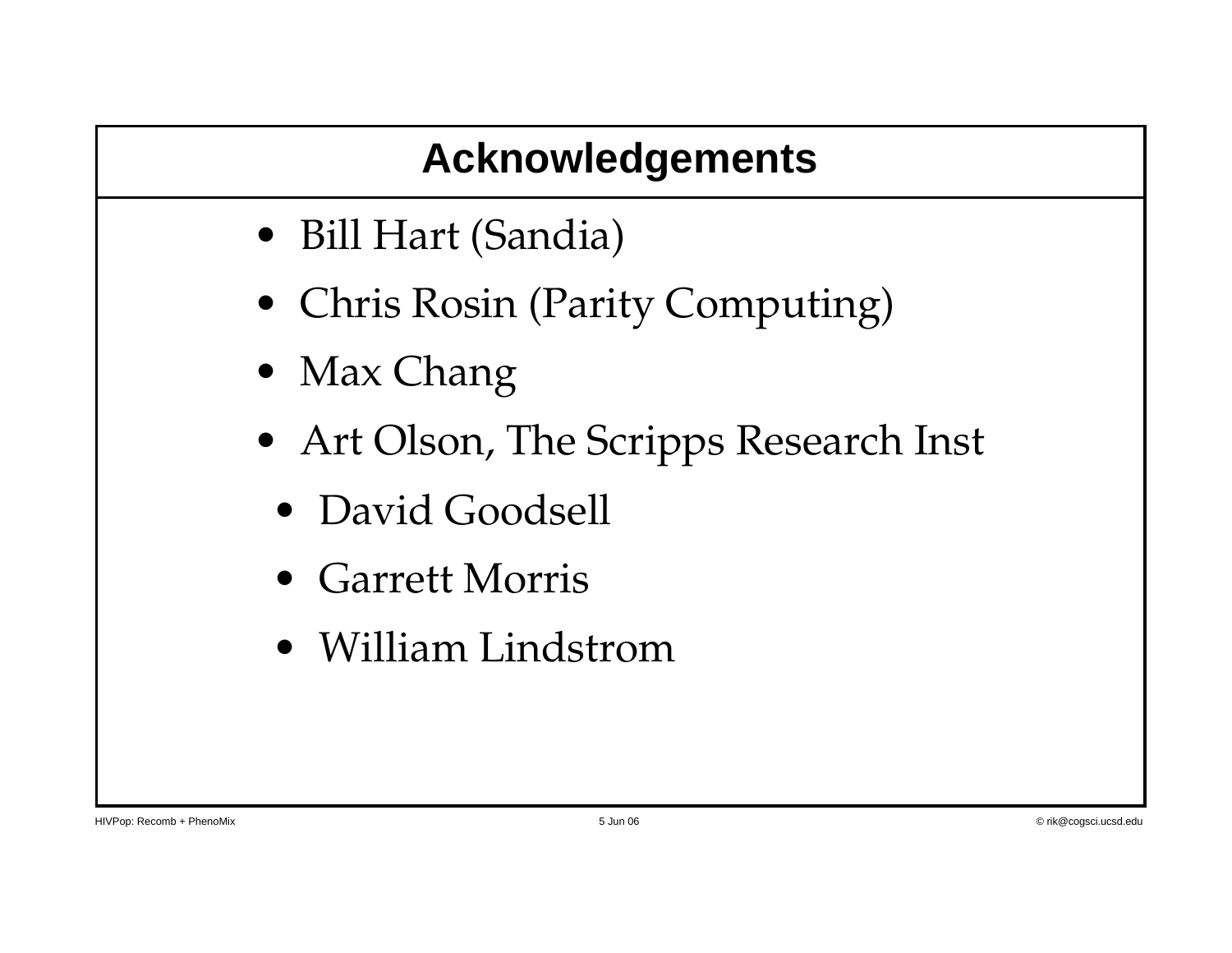### **Summary**

- HIV closes the reality gap!
- Like any other living system, it embodies extraordinary complexity
	- **Recombination**
	- Phenotypic mixing
- Large volumes of high-throughput data becoming available
- Optimization, modeling, games, ... are all relevant